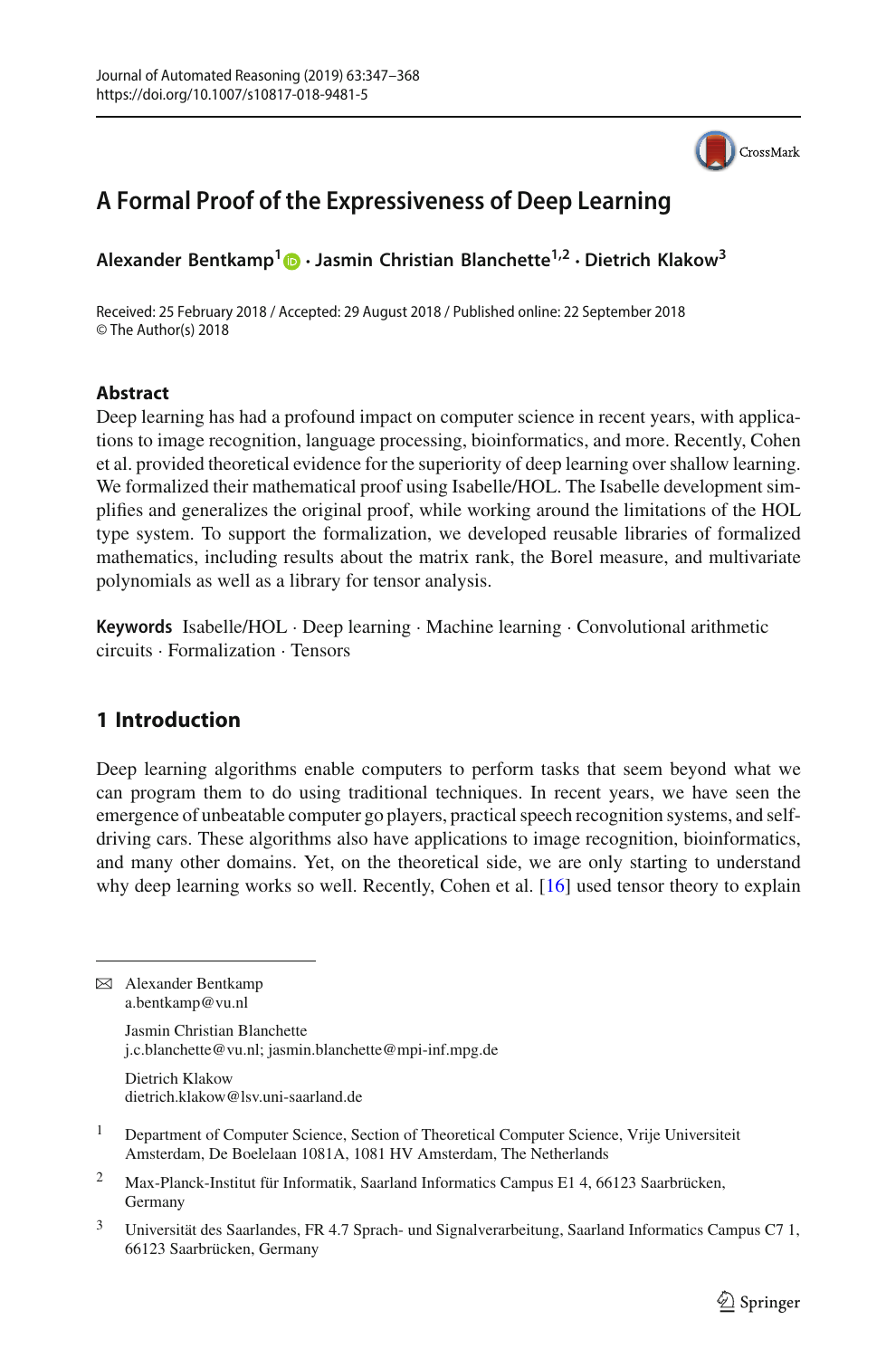the superiority of deep learning over shallow learning for one specific learning architecture called convolutional arithmetic circuits (CACs).

Machine learning algorithms attempt to model abstractions of their input data. A typical application is image recognition—i.e., classifying a given image in one of several categories, depending on what the image depicts. The algorithms usually learn from a set of data points, each specifying an input (the image) and a desired output (the category). This learning process is called training. The algorithms generalize the sample data, allowing them to imitate the learned output on previously unseen input data.

CACs are based on sum–product networks, also called arithmetic circuits [\[37](#page-20-1)]. Such a network is a rooted directed acyclic graph with input variables as leaf nodes and two types of inner nodes: sums and products. The incoming edges of sum nodes are labeled with real-valued weights, which are learned by training.

CACs impose the structure of the popular convolutional neural networks (CNNs) onto sum–product networks, using alternating convolutional and pooling layers, which are realized as collections of sum nodes and product nodes, respectively. These networks can be shallower or deeper—i.e., consist of few or many layers—and each layer can be arbitrarily small or large, with low- or high-arity sum nodes. CACs are equivalent to similarity networks, which have been demonstrated to perform at least as well as CNNs [\[15\]](#page-20-2).

Cohen et al. prove two main theorems about CACs: the "fundamental" and the generalized theorem of network capacity (Sect. [4\)](#page-4-0). The generalized theorem states that CAC networks enjoy complete depth efficiency: in general, to express a function captured by a deeper network using a shallower network, the shallower network must be exponentially larger than the deeper network. By "in general", we mean that the statement holds for all CACs except for a Lebesgue null set *S* in the weight space of the deeper network. The fundamental theorem is a special case of the generalized theorem where the expressiveness of the deepest possible network is compared with the shallowest network. Cohen et al. present each theorem in a variant where weights are shared across the networks and a more flexible variant where they are not.

As an exercise in mechanizing modern research in machine learning, we developed a formal proof of the fundamental theorem with and without weight sharing using the Isabelle/HOL proof assistant [\[33](#page-20-3)[,34](#page-20-4)]. To simplify our work, we recast the original proof into a more modular version (Sect. [5\)](#page-7-0), which generalizes the result as follows: *S* is not only a Lebesgue null set, but also a subset of the zero set of a nonzero multivariate polynomial. This stronger theorem gives a clearer picture of the expressiveness of deep CACs.

The formal proof builds on general libraries that we either developed or enriched (Sect. [6\)](#page-8-0). We created a library for tensors and their operations, including product, CP-rank, and matricization. We added the matrix rank and its properties to Thiemann and Yamada's matrix library [\[41\]](#page-21-0), generalized the definition of the Borel measure by Hölzl and Himmelmann [\[25\]](#page-20-5), and extended Lochbihler and Haftmann's polynomial library [\[22](#page-20-6)] with various lemmas, including the theorem stating that zero sets of nonzero multivariate polynomials are Lebesgue null sets. For matrices and the Lebesgue measure, an issue we faced was that the definitions in the standard Isabelle libraries have too restrictive types: the dimensionality of the matrices and of the measure space is parameterized by types that encode numbers, whereas we needed them to be terms.

Building on these libraries, we formalized both variants of the fundamental theorem (Sect. [7\)](#page-12-0). CACs are represented using a datatype that is flexible enough to capture networks with and without concrete weights. We defined tensors and polynomials to describe these networks, and used the datatype's induction principle to show their properties and deduce the fundamental theorem.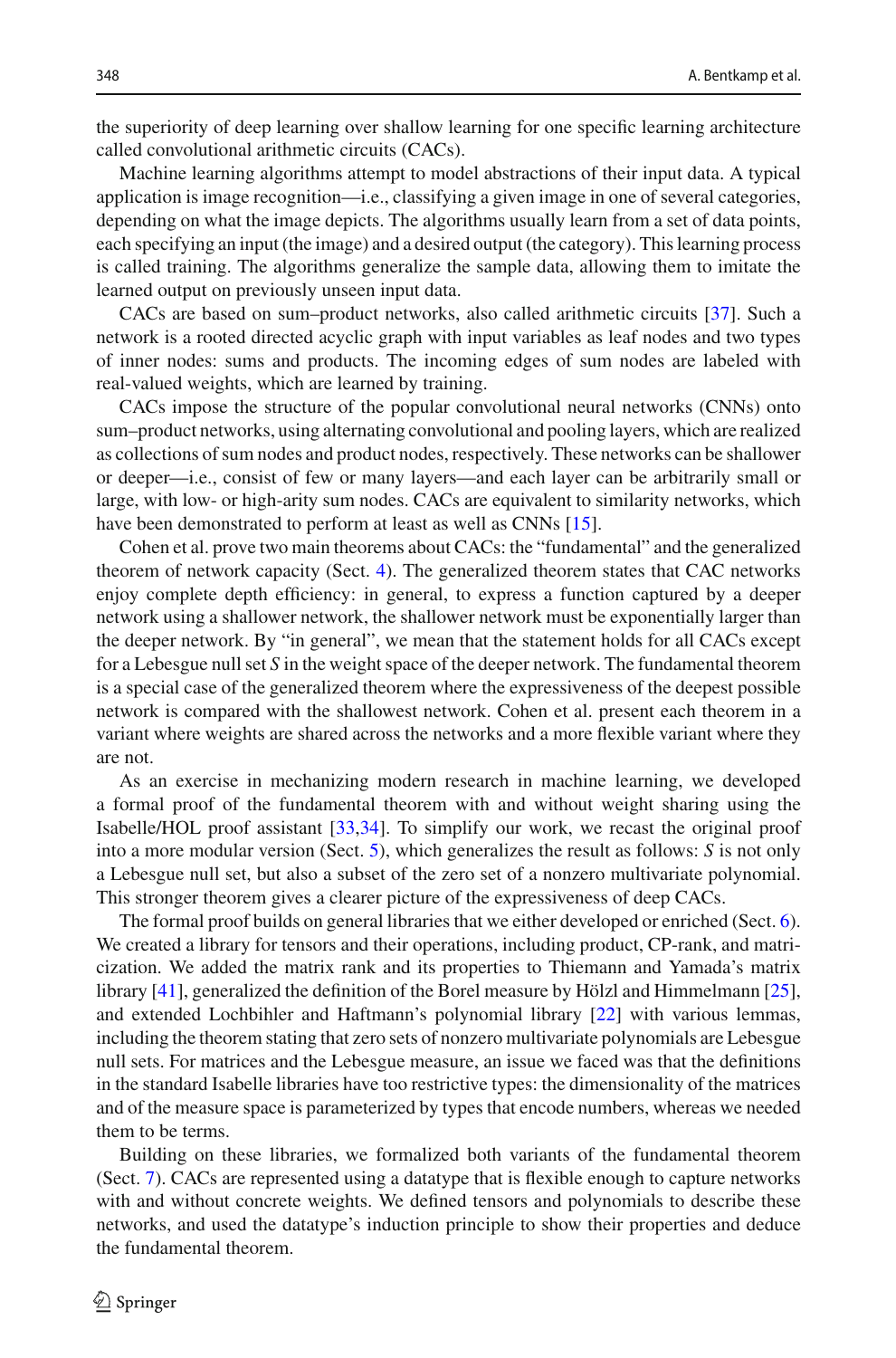Our formalization is part of the *Archive of Formal Proofs* [\[2\]](#page-19-0) and is described in more detail in Bentkamp's M.Sc. thesis [\[3](#page-19-1)]. It comprises about 7000 lines of Isabelle proofs, mostly in the declarative Isar style [\[43](#page-21-1)], and relies only on the standard axioms of higher-order logic.

An earlier version of this work was presented at ITP 2017 [\[4\]](#page-19-2). This article extends the conference paper with a more in-depth explanation of CACs and the fundamental theorem of network capacity, more details on the generalization obtained as a result of restructuring the proof, and an outline of the original proof by Cohen et al. Moreover, we extended the formalization to cover the theorem variant with shared weights. To make the paper more accessible, we added an introduction to Isabelle/HOL (Sect. [2\)](#page-2-0).

## <span id="page-2-0"></span>**2 Isabelle/HOL**

Isabelle [\[33](#page-20-3)[,34](#page-20-4)] is a generic proof assistant that supports many object logics. The metalogic is based on an intuitionistic fragment of Church's simple type theory [\[14\]](#page-20-7). The types are built from type variables  $\alpha$ ,  $\beta$ , ... and *n*-ary type constructors, normally written in postfix notation (e.g.,  $\alpha$  *list*). The infix type constructor  $\alpha \Rightarrow \beta$  is interpreted as the (total) function space from  $\alpha$  to  $\beta$ . Function applications are written in a curried style (e.g., f x y). Anonymous functions  $x \mapsto y_x$  are written  $\lambda x$ .  $y_x$ . The notation  $t :: \tau$  indicates that term t has type  $\tau$ .

Isabelle/HOL is an instance of Isabelle. Its object logic is classical higher-order logic supplemented with rank-1 polymorphism and Haskell-style type classes. The distinction between the metalogic and the object logic is important operationally but not semantically.

Isabelle's architecture follows the tradition of the theorem prover LCF [\[21\]](#page-20-8) in implementing a small inference kernel that verifies the proofs. Trusting an Isabelle proof involves trusting this kernel, the formulation of the main theorems, the assumed axioms, the compiler and runtime system of Standard ML, the operating system, and the hardware. Specification mechanisms help us define important classes of types and functions, such as inductive datatypes and recursive functions, without introducing axioms. Since additional axioms can lead to inconsistencies, it is generally good style to use these mechanisms.

Our formalization is mostly written in Isar [\[43](#page-21-1)], a proof language designed to facilitate the development of structured, human-readable proofs. Isar proofs allow us to state intermediate proof steps and to nest proofs. This makes them more maintainable than unstructured tactic scripts, and hence more appropriate for substantial formalizations.

Isabelle locales are a convenient mechanism for structuring large proofs. A locale fixes types, constants, and assumptions within a specified scope. For example, an informal mathematical text stating "in this section, let *A* be a set of natural numbers and *B* a subset of *A*" could be formalized by introducing a locale *AB*\_*subset* as follows:

**locale** *AB*\_*subset* = **fixes** A B :: *nat set* **assumes** B ⊆ A

Definitions made within the locale may depend on A and B, and lemmas proved within the locale may use the assumption that  $B \subseteq A$ . A single locale can introduce arbitrarily many types, constants, and assumptions. Seen from the outside, the lemmas proved in a locale are polymorphic in the fixed type variables, universally quantified over the fixed constants, and conditional on the locale's assumptions. It is good practice to provide at least one interpretation after defining a locale to show that the assumptions are consistent. For example, we can interpret the above locale using the empty set for both A and B by proving that  $\emptyset \subset \emptyset$ :

**interpretation** *AB\_subset\_empty*: *AB\_subset* ∅ ∅ **using** *AB\_subset\_def* **by** *simp*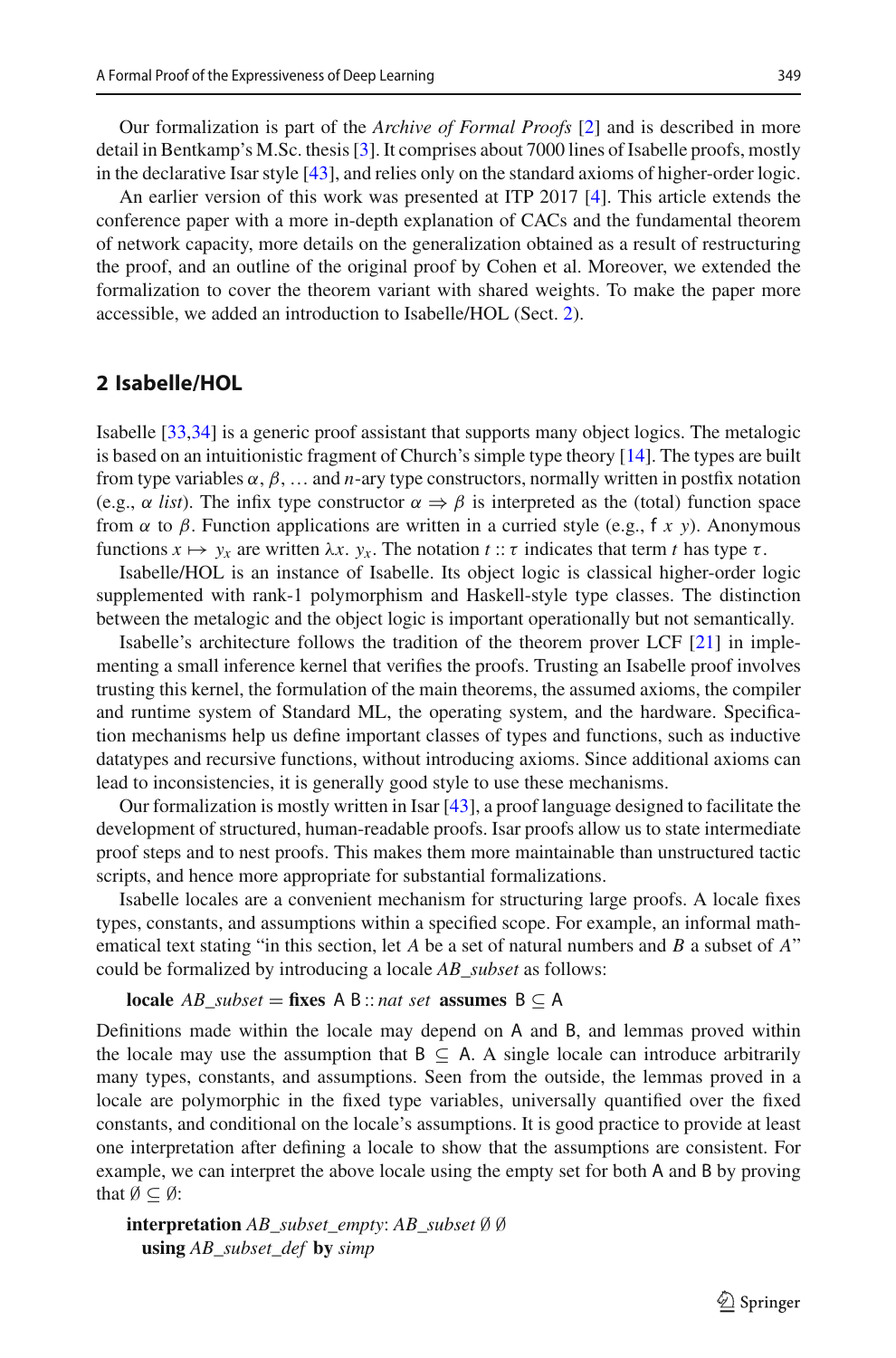Types can be grouped in type classes. Similarly to locales, type classes fix constants and assumptions, but they must have exactly one type parameter. Type classes are used to formalize the hierarchy of algebraic structures, such as semigroups, monoids, and groups.

The Sledgehammer tool [\[35\]](#page-20-9) is useful to discharge proof obligations. It heuristically selects a few hundred lemmas from the thousands available (using machine learning [\[9](#page-19-3)]); translates the proof obligation and the selected lemmas to first-order logic; invokes external automatic theorem provers on the translated problem; and translates any proofs found by the external provers to Isar proof texts that can be inserted in the formalization.

#### **3 Mathematical Preliminaries**

We provide a short introduction to tensors and the Lebesgue measure. We expect familiarity with basic matrix and polynomial theory.

#### 3.1 Tensors

Tensors can be understood as multidimensional arrays, with vectors and matrices as the oneand two-dimensional cases. Each index corresponds to a *mode* of the tensor. For matrices, the modes are called "row" and "column". The number of modes is the *order* of the tensor. The number of values an index can take in a particular mode is the *dimension* in that mode. Thus, a real-valued tensor  $\mathscr{A} \in \mathbb{R}^{M_1 \times \cdots \times M_N}$  of order *N* and dimension  $M_i$  in mode *i* contains values  $\mathscr{A}_{d_1,\dots,d_N} \in \mathbb{R}$  for  $d_i \in \{1,\dots,M_i\}.$ 

Like for vectors and matrices, addition  $+$  is defined as componentwise addition for tensors of identical dimensions. The product  $\otimes : \mathbb{R}^{M_1 \times \cdots \times M_{N'}} \times \mathbb{R}^{M_{N'+1} \times \cdots \times M_N} \longrightarrow \mathbb{R}^{M_1 \times \cdots \times M_N}$  is a binary operation that generalizes the outer vector product. For real tensors, it is associative and distributes over addition. The canonical polyadic rank, or CP-rank, associates a natural number with a tensor, generalizing the matrix rank. The matricization  $[\mathscr{A}]$  of a tensor  $\mathscr{A}$  is a matrix obtained by rearranging  $\mathscr{A}$ 's entries using a bijection between the tensor and matrix entries. It has the following property:

<span id="page-3-1"></span>**Lemma 1** *Given a tensor*  $\mathcal{A}$ *, we have* rank  $[\mathcal{A}] \leq$  CP-rank  $\mathcal{A}$ *.* 

# **3.2 Lebesgue Measure**

The Lebesgue measure is a mathematical description of the intuitive concept of length, surface, or volume. It extends this concept from simple geometrical shapes to a large amount of subsets of  $\mathbb{R}^n$ , including all closed and open sets, although it is impossible to design a measure that caters for all subsets of  $\mathbb{R}^n$  while maintaining intuitive properties. The sets to which the Lebesgue measure can assign a volume are called *measurable.* The volume that is assigned to a measurable set can be a nonnegative real number or  $\infty$ . A set of Lebesgue measure 0 is called a *null set*. If a property holds for all points in  $\mathbb{R}^n$  except for a null set, the property is said to hold *almost everywhere.*

<span id="page-3-0"></span>The following lemma [\[13\]](#page-20-10) about polynomials will be useful for the proof of the fundamental theorem of network capacity.

**Lemma 2** *If*  $p \neq 0$  *is a polynomial in d variables, the set of points*  $\mathbf{x} \in \mathbb{R}^d$  *with*  $p(\mathbf{x}) = 0$  *is a Lebesgue null set.*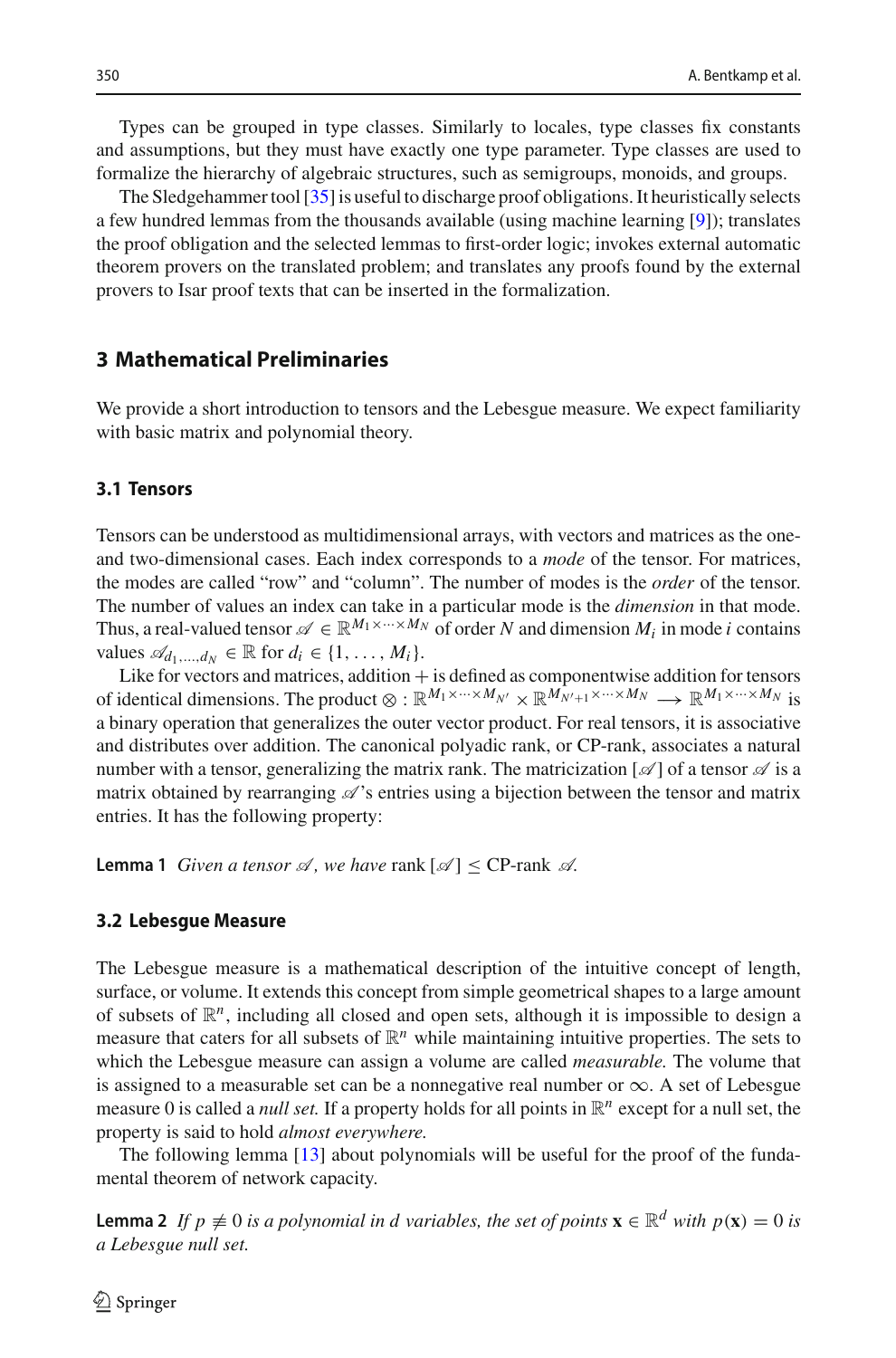

<span id="page-4-1"></span>**Fig. 1** Definition and hierarchical structure of a CAC with *d* layers

#### <span id="page-4-0"></span>**4 The Theorems of Network Capacity**

A CAC is defined by the following parameters: the number of input vectors *N*, the depth *d*, and the dimensions of the weight matrices  $r_{-1}, \ldots, r_d$ . The number *N* must be a power of 2 and *d* can be any number between 1 and  $\log_2 N$ . The size of the input vectors is  $M = r_{-1}$ and the size of the output vector is  $Y = r_d$ .

The evaluation of a CAC—i.e., the calculation of its output vector given the input vectors depends on learned weights. The results by Cohen et al. are concerned only with the expressiveness of these networks and are applicable regardless of the training algorithm. The weights are organized as entries of a collection of real matrices  $W_{l,i}$  of dimension  $r_l \times r_{l-1}$ , where *l* is the index of the layer and *j* is the position in that layer where the matrix is used. A CAC has *shared weights* if the same weight matrix is applied within each layer *l*—i.e.,  $W_{l,1} = \cdots = W_{l,N_l}$ . The *weight space* of a CAC is the space of all possible weight configurations.

Figure [1](#page-4-1) gives the formulas for evaluating a CAC and relates them to the network's hierarchical structure. The inputs are denoted by  $\mathbf{x}_1, \ldots, \mathbf{x}_N \in \mathbb{R}^M$  and the output is denoted by **y**  $\in \mathbb{R}^Y$ . The vectors  $\mathbf{u}_{l,j}$  and  $\mathbf{v}_{l,j}$  are intermediate results of the calculation, where  $\mathbf{u}_{0,i} = \mathbf{x}_i$  are the inputs and  $\mathbf{v}_{d,1} = \mathbf{y}$  is the output. For a given weight configuration, the network expresses the function  $(\mathbf{x}_1, \ldots, \mathbf{x}_N) \mapsto \mathbf{y}$ . The network consists of alternating convolutional and pooling layers. The convolutional layers yield  $\mathbf{v}_{l,j}$  by multiplication of  $W_{l,j}$ and  $\mathbf{u}_{l,j}$ . The pooling layers yield  $\mathbf{u}_{l+1,j}$  by componentwise multiplication of two or more of the previous layer's  $\mathbf{v}_i$ , vectors. The  $*$  operator denotes componentwise multiplication. The first  $d - 1$  pooling layers consist of binary nodes, which merge two vectors  $\mathbf{v}_{l,i}$  into one vector  $\mathbf{u}_{l+1,i}$ . The last pooling layer consists of a single node with an arity of  $N/2^{d-1} \geq 2$ , which merges all vectors  $\mathbf{v}_{d-1,i}$  of the  $(d-1)$ th layer into one  $\mathbf{u}_{d,1}$ .

Figure [2](#page-5-0) presents a CAC with parameters  $N = 4$ ,  $d = 2$ ,  $r_{-1} = 2$ ,  $r_0 = 2$ ,  $r_1 = 3$ , and  $r_2 = 2$ . The weights are not shared, resulting in a total of 34 weights. Therefore, the network's weight space is  $\mathbb{R}^{34}$ . The figure shows a concrete weight configuration from this space. Given this configuration, the network evaluates the inputs  $(1, 0), (0, 2), (1, -1), (2, 1)$ to the output  $(2, 4)$ .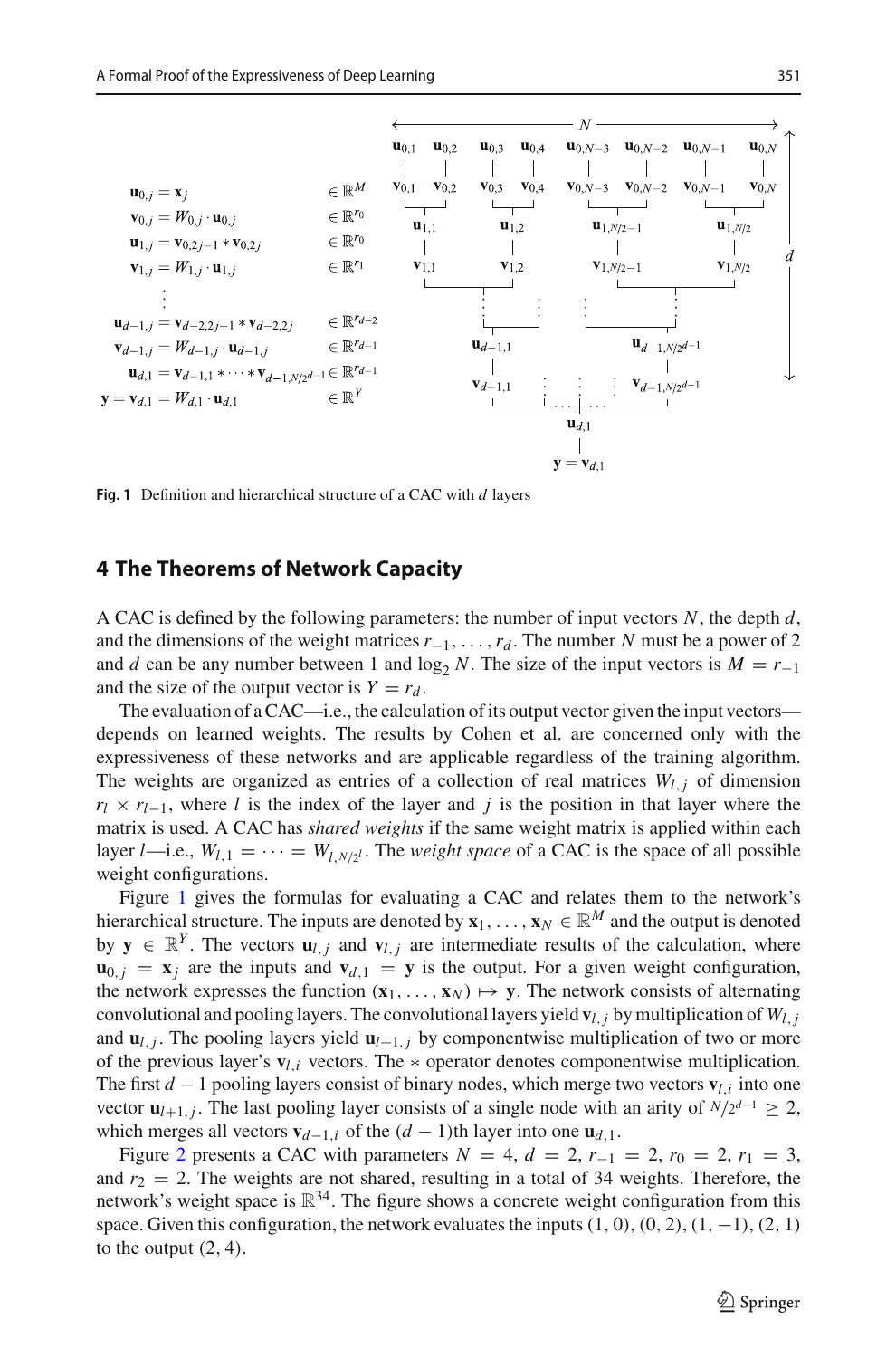$$
\mathbf{x}_{1} = \begin{pmatrix} 1 \\ 0 \end{pmatrix} \qquad \mathbf{x}_{2} = \begin{pmatrix} 0 \\ 2 \end{pmatrix} \qquad \mathbf{x}_{3} = \begin{pmatrix} 1 \\ -1 \end{pmatrix} \qquad \mathbf{x}_{4} = \begin{pmatrix} 2 \\ 1 \end{pmatrix}
$$
  
\n
$$
W_{0,1} = \begin{pmatrix} -1 & 2 \\ 4 & 2 \end{pmatrix} \qquad W_{0,2} = \begin{pmatrix} 2 & -1 \\ 2 & 0 \end{pmatrix} \qquad W_{0,3} = \begin{pmatrix} 1 & -1 \\ 1 & 2 \end{pmatrix} \qquad W_{0,4} = \begin{pmatrix} 2 & -3 \\ 1 & -1 \end{pmatrix}
$$
  
\n
$$
\mathbf{v}_{0,1} = \begin{pmatrix} -1 & 2 \\ 0 & 2 \end{pmatrix} \qquad \mathbf{v}_{0,2} = \begin{pmatrix} -2 \\ 0 \\ 0 \end{pmatrix} \qquad \mathbf{v}_{0,3} = \begin{pmatrix} 2 \\ -1 \\ -1 \end{pmatrix} \qquad \mathbf{v}_{0,4} = \begin{pmatrix} 1 \\ 1 \\ 1 \end{pmatrix}
$$
  
\n
$$
W_{1,1} = \begin{pmatrix} -2 \\ 0 \\ 1 \end{pmatrix} \qquad \mathbf{w}_{1,2} = \begin{pmatrix} 2 & 3 \\ -1 & 3 \\ 1 & 1 \end{pmatrix}
$$
  
\n
$$
\mathbf{v}_{1,1} = \begin{pmatrix} -2 \\ 0 \\ 2 \end{pmatrix} \qquad \mathbf{v}_{1,2} = \begin{pmatrix} 1 \\ -5 \\ 0 \\ 1 \end{pmatrix}
$$
  
\n
$$
\mathbf{w}_{2,1} = \begin{pmatrix} -2 \\ 0 \\ 2 \end{pmatrix} \qquad \mathbf{v}_{3,2} = \begin{pmatrix} 1 \\ 2 \\ 1 \end{pmatrix}
$$
  
\n
$$
\mathbf{v}_{4,3} = \begin{pmatrix} 2 \\ 0 \\ 1 \end{pmatrix} \qquad \mathbf{v}_{5,4} = \begin{pmatrix} 2 \\ 0 \\ 1 \end{pmatrix}
$$
  
\n
$$
\mathbf{v}_{6,5} = \begin{pmatrix} 2 \\ -1 \\ 1 \end{pmatrix} \qquad \mathbf{w}_{7,6} = \
$$

<span id="page-5-0"></span>**Fig. 2** A CAC with concrete weights evaluated on concrete input vectors

**Theorem 3** (Fundamental theorem of network capacity) *We consider two CACs with identical*  $N$ ,  $M$ , and  $Y$  parameters: a deep network of depth  $d = \log_2 N$  with weight matrix dimensions  $r_{1,l}$  *and a shallow network of depth d* = 1 *with weight matrix dimensions r<sub>2,l</sub>. Let r* =  $min(r_{1,0}, M)$  *and assume*  $r_{2,0} < r^{N/2}$ . Let S be the set of configurations in the weight space *of the deep network that express functions also expressible by the shallow network. Then S is a Lebesgue null set. This result holds for networks with and without shared weights.*

The fundamental theorem compares the extreme cases  $d = 1$  and  $d = \log_2 N$ . This is the theorem we formalized. Figure [3](#page-5-1) shows the shallow network, which is the extreme case of



<span id="page-5-1"></span>**Fig. 3** Evaluation formulas and hierarchical structure of a shallow CAC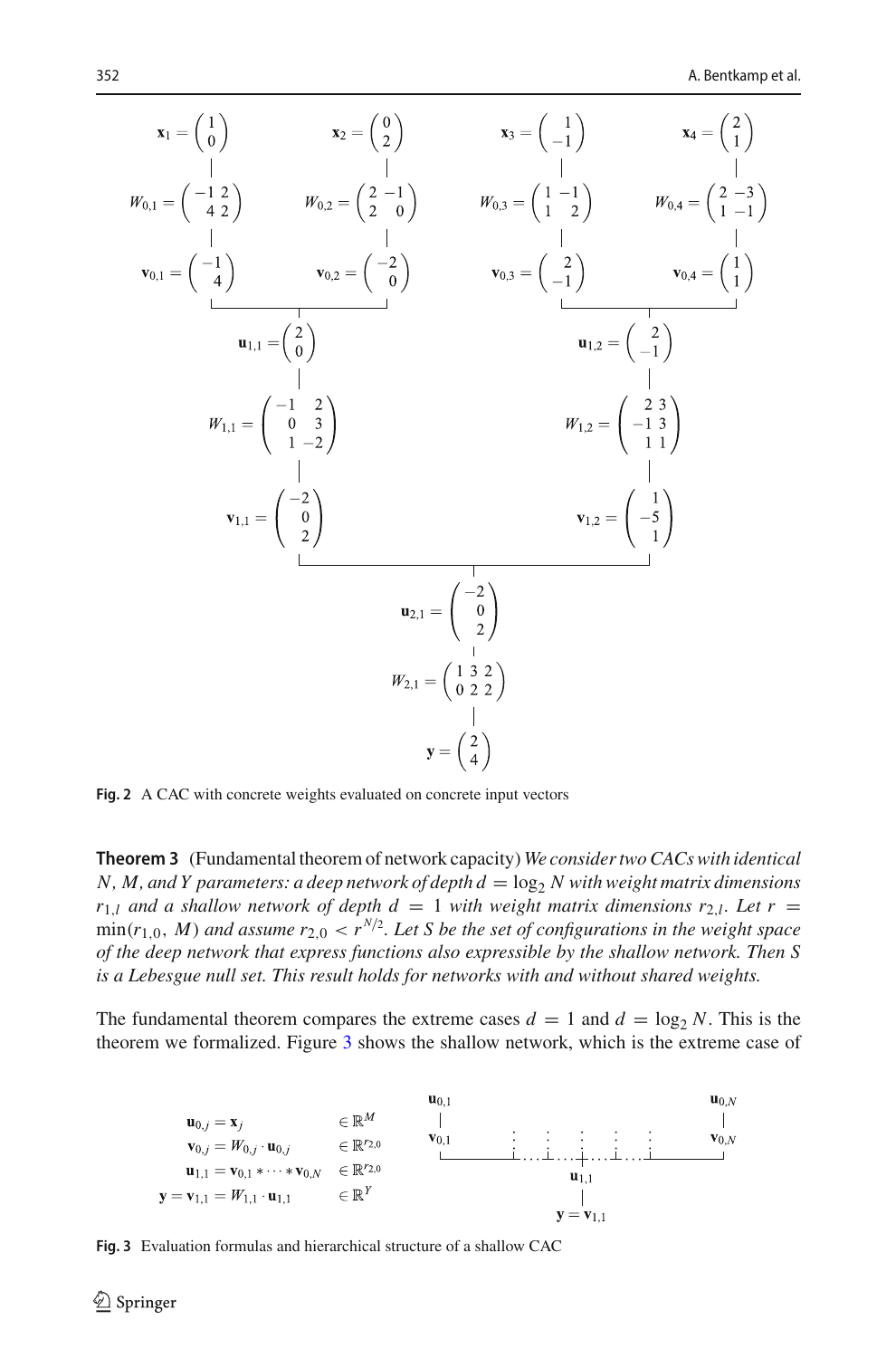a CAC with  $d = 1$ . Intuitively, to express the same functions as the deep network, almost everywhere in the weight space of the deep network,  $r_{2,0}$  must be at least  $r^{N/2}$ , which means the shallow network needs exponentially larger weight matrices than the deep network.

<span id="page-6-0"></span>The generalized theorem compares CACs of any depths  $1 \le d_2 < d_1 \le \log_2 N$ . The fundamental theorem corresponds to the special case where  $d_1 = \log_2 N$  and  $d_2 = 1$ .

**Theorem 4** (Generalized theorem of network capacity) *Consider two CACs with identical N, M, and Y parameters: a deeper network of depth d*<sup>1</sup> *with weight matrix dimensions*  $r_{1,l}$  *and a shallower network of depth*  $d_2 < d_1$  *with weight matrix dimensions*  $r_{2,l}$ *. Let*  $r = \min \{M, r_{1,0}, \ldots, r_{1,d_2-1}\}$  *and assume* 

$$
r_{2,d_2-1} < r^{N/2^{d_2}}
$$

*Let S be the set of configurations in the weight space of the deeper network that express functions also expressible by the shallower network. Then S is a Lebesgue null set. This result holds for networks with and without shared weights.*

Intuitively, to express the same functions as the deeper network, almost everywhere in the weight space of the deeper network,  $r_{2,d_2-1}$  must be at least  $r^{N/2^{d_2}}$ , which means the shallower network needs exponentially larger weight matrices in its last two layers than the deeper network in its first  $d_2 + 1$  layers. Cohen et al. further extended both theorems to CACs with an initial representational layer that applies a collection of nonlinearities to the inputs before the rest of the network is evaluated.

The proof of either theorem depends on a connection between CACs and measure theory, using tensors, matrices, and polynomials. Briefly, the CACs and the functions they express can be described using tensors. Via matricization, these tensors can be analyzed as matrices. Polynomials bridge the gap between matrices and measure theory, since the matrix determinant is a polynomial, and zero sets of polynomials are Lebesgue null sets (Lemma [2\)](#page-3-0).

Cohen et al. proceed as follows to prove Theorem [4:](#page-6-0)

- i. They describe the function expressed by a CAC and its sub-CACs for a fixed weight configuration using tensors. Given a weight configuration w, let  $\Phi^{l,j,i}(w)$  be the tensor representing the function mapping inputs to the *i*th entry of v*l*,*<sup>j</sup>* in the deeper network.
- ii. They define a function  $\varphi$  that reduces the order of a tensor. The CP-rank of  $\varphi(\mathscr{A})$  indicates how large the shallower network must be to express a function represented by a tensor *A* . More precisely, if the function expressed by the shallower network is represented by  $\mathcal{A}$ , then *r*<sub>2,*d*2−1</sub> ≥ CP-rank ( $\varphi$ ( $\varphi$ )).
- iii. They prove by induction that almost everywhere in the weight space of the deeper network, rank  $[\varphi(\Phi^{l,j,i})] \ge r^{2^{l-d_2}}$  for all *j*, *i* and all  $l = d_2, \ldots, d_1 - 1$ .
	- (a) Base case: They construct a polynomial mapping the weights of the deeper network to a real number. Whenever this polynomial is nonzero, rank  $[\varphi(\Phi^{d_2,j,i})] \geq r$  for that weight configuration. They show that it is not the zero polynomial. By Lemma [2,](#page-3-0) it follows that rank  $[\varphi(\Phi^{d_2,j,i})] \geq r$  almost everywhere.
	- (b) Induction step: They show that the tensors associated with a layer can be obtained via the tensor product from the tensors of the previous layer. By constructing another nonzero polynomial and using Lemma [2,](#page-3-0) they show that hence the rank of  $\varphi(\Phi^{l,j,i})$ increases quadratically almost everywhere.
- iv. Given step iii, they show that for all *i*, almost everywhere rank  $[\varphi(\Phi^{d_1,1,i})] \ge r^{N/2^d}$ . They employ a similar argument as in step iiib.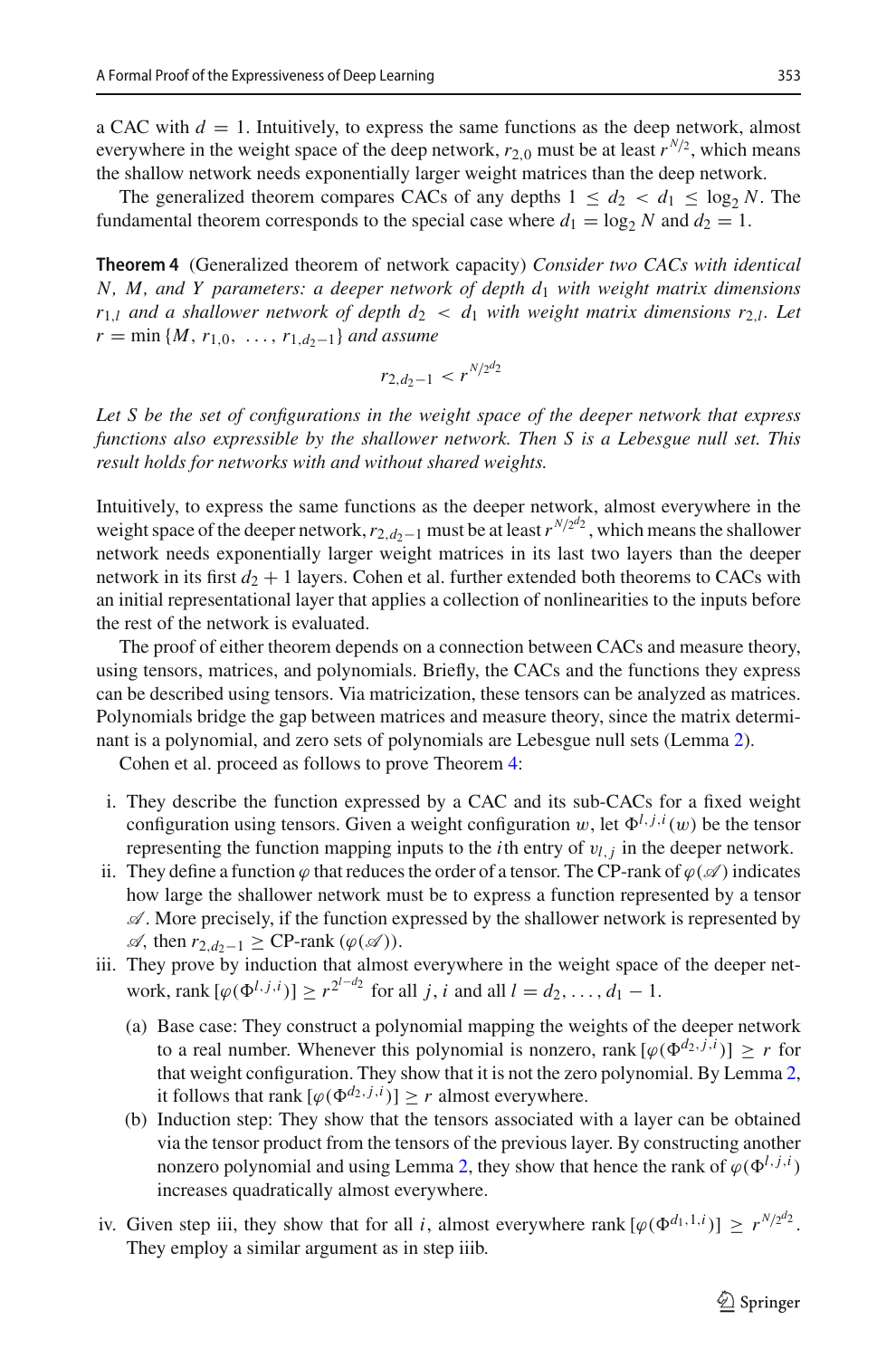By step i, the tensors  $\Phi^{d_1,1,i}$  represent the function expressed by the deeper network. In conjunction with Lemma [1,](#page-3-1) step iv implies that the inequation CP-rank  $(\varphi(\Phi^{\bar{d}_1,1,i})) \ge r^{N/2^{d_2}}$ holds almost everywhere. By step ii, we need  $r_{2,d_2-1} \ge r^{N/2^{d_2}}$  almost everywhere for the shallower network to express functions the deeper network expresses.

The core of this proof—steps iii and iv—is structured as a monolithic induction over the deeper network structure, which interleaves tensors, matrices, and polynomials. The induction is complicated because the chosen induction hypothesis is weak. It is easier to show that the set where rank  $[\varphi(\Phi^{l,j,i})] < r^{2^{l-d_2}}$  is not only a null set but contained in the zero set of a nonzero polynomial, which is a stronger statement by Lemma [2.](#page-3-0) As a result, measure theory can be kept isolated from the rest, and we can avoid the repetitions in steps iii and iv.

## <span id="page-7-0"></span>**5 Restructured Proof of the Theorems**

Before launching Isabelle, we restructured the proof into a more modular version that cleanly separates the mathematical theories involved, resulting in the following sketch:

- I. We describe the function expressed by a CAC for a fixed weight configuration using tensors. We focus on an arbitrary entry *yi* of the output vector **y**. If the shallower network cannot express the output component  $y_i$ , it cannot represent the entire output either. Let  $\mathscr{A}_i(w)$  be the tensor that represents the function  $(\mathbf{x}_1, \ldots, \mathbf{x}_N) \mapsto y_i$  expressed by the deeper network with a weight configuration  $w$ .
- II. We define a function  $\varphi$  that reduces the order of a tensor. The CP-rank of  $\varphi(\mathscr{A})$  indicates how large the shallower network must be to express a function represented by a tensor  $\mathscr{A}$ : if the function expressed by the shallower network is represented by  $\mathscr{A}$ , then *r*<sub>2,*d*2−1</sub> ≥ **CP**-rank ( $\varphi$ ( $\varnothing$ )).
- III. We construct a multivariate polynomial  $p$  that maps the weights configurations  $w$  of the deeper network to a real number  $p(w)$ . It has the following properties:
	- (a) If  $p(w) \neq 0$ , then rank  $[\varphi(\mathcal{A}_i(w))] \geq r^{N/2^{d_2}}$ . Hence CP-rank  $(\varphi(\mathcal{A}_i(w))) \geq r^{N/2^{d_2}}$ by Lemma [1.](#page-3-1)
	- (b) The polynomial  $p$  is not the zero polynomial. Hence its zero set is a Lebesgue null set by Lemma [2.](#page-3-0)

By properties IIIa and IIIb, the inequation CP-rank  $(\varphi(\mathcal{A}_i(w))) \ge r^{N/2^{d_2}}$  holds almost everywhere. By step ii, we need  $r_{2,d_2-1} \geq r^{N/2^{d_2}}$  almost everywhere for the shallower network to express functions the deeper network expresses.

Step I corresponds to step i of the original proof. The tensor  $\mathcal{A}_i(w)$  corresponds to  $\Phi^{d_1,1,i}$ . The new proof still needs the tensors  $\Phi^{l,j,\gamma}(w)$  representing the functions expressed by the sub-CACs to complete step IIIb, but they no longer clutter the proof outline. Steps II and ii are identical. The main change is the restructuring of steps iii and iv into step III.

The monolithic induction over the deep network structure in steps iii and iv is replaced by two smaller inductions. The first one uses the evaluation formulas of CACs and some matrix and tensor theory to construct the polynomial *p*. The second induction employs the tensor representations of expressed functions and some matrix theory to prove IIIb. The measure theory in the restructured proof is restricted to the final application of Lemma [2,](#page-3-0) outside of the induction argument.

The restructuring helps keep the induction simple, and we can avoid formalizing some lemmas of the original proof. Moreover, the restructured proof allows us to state a stronger property, which Cohen et al. independently discovered later [\[18](#page-20-11)]: the set *S* in Theorem [4](#page-6-0) is not only a Lebesgue null set, but also a subset of the zero set of the polynomial *p*. This can be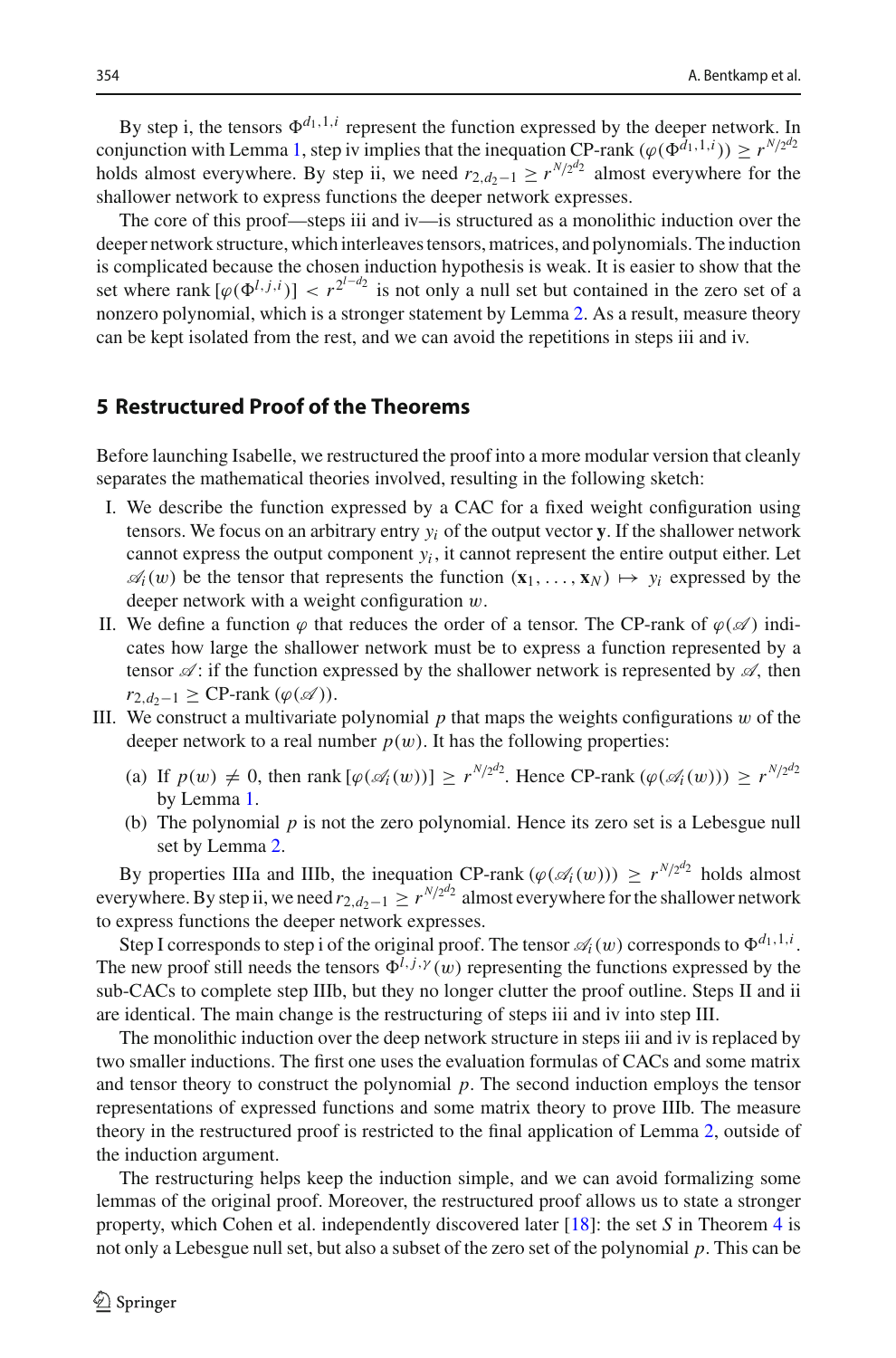

<span id="page-8-1"></span>**Fig. 4** Two-dimensional slice of the weight space of the deeper network. **a** The set *S* in Euclidean space, **b** discrete counterpart of *S* and **c** the ε-neighborhood of *S*

used to derive further properties of *S*. Zero sets of polynomials are well studied in algebraic geometry, where they are known as algebraic varieties.

This generalization partially addresses an issue that arises when applying the theorem to actual implementations of CACs. To help visualize this issue, Fig. [4a](#page-8-1) depicts a hypothetical two-dimensional slice of the weight space of the deeper network and its intersection with *S*, which will typically have a one-dimensional shape, since *S* is the zero set of a polynomial. Cohen et al. assume that the weight space of the deeper network is a Euclidean space, but in practice it will always be discrete, as displayed in Fig. [4b](#page-8-1), since a computer can only store finitely many different values. They also show that *S* is a closed null set, but since these can be arbitrarily dense, this gives no information about the discrete counterpart of *S*.

We can estimate the size of this discrete counterpart of *S* using our generalization in conjunction with a result from algebraic geometry [\[12](#page-19-4)[,31\]](#page-20-12) that allows us to estimate the size of the  $\varepsilon$ -neighborhood of the zero set of a polynomial. The  $\varepsilon$ -neighborhood of *S* is a good approximation of the discrete counterpart of *S* if  $\varepsilon$  corresponds to the precision of computer arithmetic, as displayed in Fig. [4c](#page-8-1). Unfortunately, the estimate is trivial, unless we assume  $\varepsilon$  to be unreasonably small. For instance, under the realistic assumption that  $N = 65,536$  and  $r_{1,i} = 100$  for  $i \in \{-1,\ldots,d\}$ , we can derive nontrivial estimates only for  $\varepsilon$  < 2<sup>-170,000</sup>, which greatly exceeds the precision of modern computers (of roughly 2<sup>-64</sup>). Thus, if we take into account that calculations are performed using floating-point arithmetic and therefore discretized, the gap in expressiveness between shallow and deep networks may not be as dramatic as suggested by Theorem [4.](#page-6-0) On the other hand, our analysis is built upon inequalities, which only provide an upper bound. A mathematical result estimating the size of *S* with a lower bound would call for an entirely different approach.

### <span id="page-8-0"></span>**6 Formal Libraries**

Our proof requires basic results in matrix, tensor, polynomial, and measure theory. For matrices and polynomials, Isabelle offers several libraries, and we chose those that seemed the most suitable. We adapted the measure theory from Isabelle's analysis library and developed a new tensor library.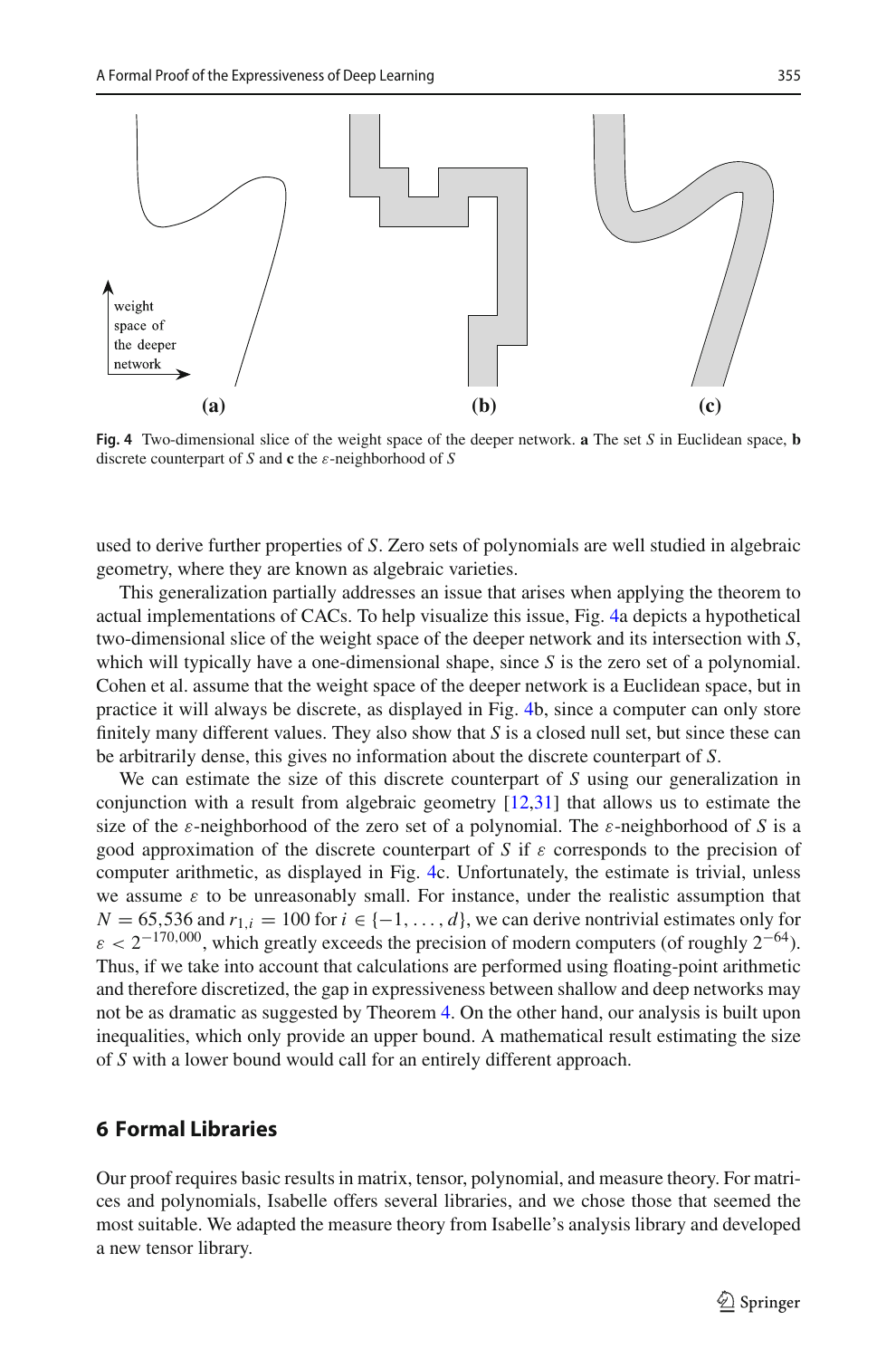#### **6.1 Matrices**

We had several options for the choice of a matrix library, of which the most relevant were Isabelle's analysis library and Thiemann and Yamada's matrix library [\[41](#page-21-0)]. The analysis library fixes the matrix dimensions using type parameters, a technique introduced by Harrison [\[24](#page-20-13)]. The advantage of this approach is that the dimensions are part of the type and need not be stated as conditions. Moreover, it makes it possible to instantiate type classes depending on the type arguments. However, this approach is not practical when the dimensions are specified by terms. Therefore, we chose Thiemann and Yamada's library, which uses a single type for matrices of all dimensions and includes a rich collection of lemmas.

We extended the library in a few ways. We contributed a definition of the matrix rank, as the dimension of the space spanned by the matrix columns:

```
definition (in vec\_space) rank :: \alpha mat \Rightarrow nat where
  rank A = vectorspace.dim F (span_vs (set (cols A)))
```
Moreover, we defined submatrices and proved that the rank of a matrix is at least the size of any submatrix with nonzero determinant, and that the rank is the maximum amount of linearly independent columns of the matrix.

#### 6.2 Tensors

The *Tensor* entry [\[38\]](#page-20-14) of the *Archive of Formal Proofs* might seem to be a good starting point for a formalization of tensors. However, despite its name, this library does not contain a type for tensors. It introduces the Kronecker product, which is equivalent to the tensor product but operates on the matricizations of tensors.

The *Group-Ring-Module* entry [\[29](#page-20-15)] of the *Archive of Formal Proofs* could have been another potential basis for our work. Unfortunately, it introduces the tensor product in a very abstract fashion and does not integrate well with other Isabelle libraries.

Instead, we introduced our own type for tensors, based on a list that specifies the dimension in each mode and a list containing all of its entries:

*typedef*  $\alpha$  *tensor* = { $(ds :: nat list, as :: \alpha list)$ . length  $as = \prod ds$ }

We formalized addition, multiplication by scalars, product, matricization, and the CPrank. We instantiated addition as a semigroup (*semigroup*\_*add*) and tensor product as a monoid (*monoid*\_*mult*). Stronger type classes cannot be instantiated: their axioms do not hold collectively for tensors of all sizes, even though they hold for fixed tensor sizes. For example, it is impossible to define addition for tensors of different sizes while satisfying the cancellation property  $a + c = b + c \rightarrow a = b$ . We left addition of tensors of different sizes underspecified.

For proving properties of addition, scalar multiplication, and product, we devised a powerful induction principle on tensors, which relies on tensor slices. The induction step amounts to showing a property for a tensor  $\mathscr{A} \in \mathbb{R}^{M_1 \times \cdots \times M_N}$  assuming it holds for all slices  $\mathscr{A}_i \in \mathbb{R}^{M_2 \times \cdots \times M_N}$ , which are obtained by fixing the first index  $i \in \{1, \ldots, M_1\}$ .

Matricization rearranges the entries of a tensor  $\mathscr{A} \in \mathbb{R}^{M_1 \times \cdots \times M_N}$  into a matrix  $[\mathscr{A}] \in$  $\mathbb{R}^{I \times J}$  for some suitable *I* and *J*. This rearrangement can be described as a bijection between  $\{0, \ldots, M_1 - 1\} \times \cdots \times \{0, \ldots, M_N - 1\}$  and  $\{0, \ldots, I - 1\} \times \{0, \ldots, J - 1\}$ , assuming that indices start at 0. The operation is parameterized by a partition of the tensor modes into two sets  $\{r_1 < \cdots < r_K\}$   $\uplus$   $\{c_1 < \cdots < c_L\} = \{1, \ldots, N\}$ . The proof of Theorem [4](#page-6-0) uses only standard matricization, which partitions the indices into odd and even numbers, but we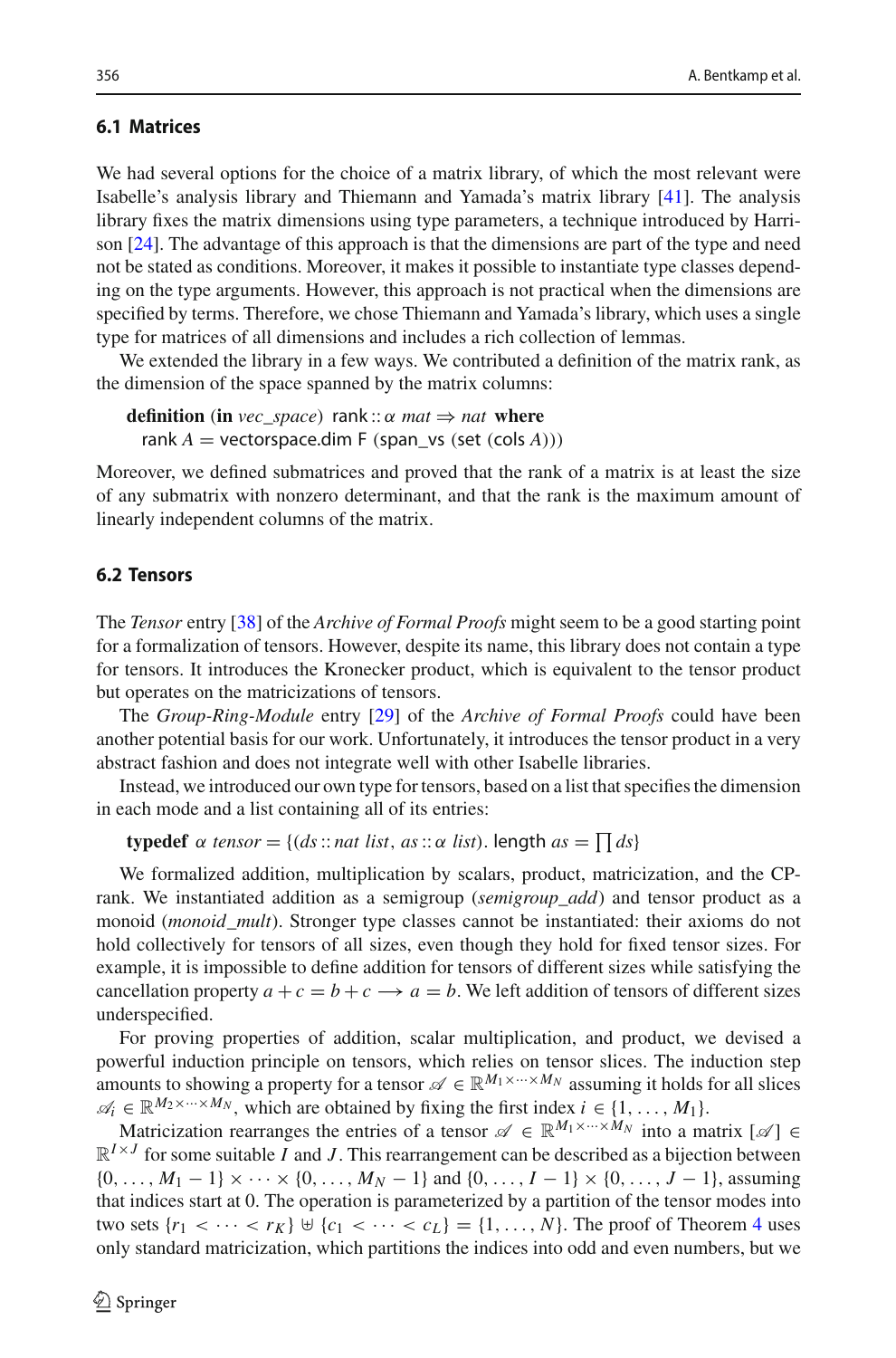formalized the more general formulation [\[1\]](#page-19-5). The matrix  $[\mathcal{A}]$  has  $I = \prod_{i=1}^{K} r_i$  rows and  $J = \prod_{j=1}^{L} c_j$  columns. The rearrangement function is

$$
(i_1, ..., i_N) \mapsto \left( \sum_{k=1}^K \left( i_{r_k} \cdot \prod_{k'=1}^{k-1} M_{r_{k'}} \right), \ \sum_{l=1}^L \left( i_{c_l} \cdot \prod_{l'=1}^{l-1} M_{c_{l'}} \right) \right)
$$

The indices  $i_{r_1}, \ldots, i_{r_K}$  and  $i_{c_1}, \ldots, i_{c_L}$  serve as digits in a mixed-base numeral system to specify the row and the column in the matricization, respectively. This is perhaps more obvious if we expand the sum and product operators and factor out the bases  $M_i$ :

$$
(i_1, \ldots, i_N) \mapsto (i_{r_1} + M_{r_1} \cdot (i_{r_2} + M_{r_2} \cdot \ldots \cdot (i_{r_{K-1}} + M_{r_{K-1}} \cdot i_{r_K}) \ldots)),
$$
  
\n
$$
i_{c_1} + M_{c_1} \cdot (i_{c_2} + M_{c_2} \cdot \ldots \cdot (i_{c_{L-1}} + M_{c_{L-1}} \cdot i_{c_L}) \ldots)))
$$

To formalize the matricization operation, we defined a function that calculates the digits of a number *n* in a given mixed-based numeral system:

**fun** encode :: *nat list*  $\Rightarrow$  *nat*  $\Rightarrow$  *nat list* where encode  $[1 n = 1]$ | encode  $(b \# bs)$   $n = (n \mod b) \#$  encode *bs*  $(n \text{ div } b)$ 

where # is the "cons" list-building operator, which adds an element *b* to the front of an existing list *bs*. We then defined matricization as

```
definition matricize :: nat set \Rightarrow \alpha tensor \Rightarrow \alpha mat where
   \mathsf{matricize}\ R \ \mathscr{A} = \mathsf{mat}\ (\prod \mathsf{nths}\ (\mathsf{dims}\ \mathscr{A})\ R) \ (\prod \mathsf{nths}\ (\mathsf{dims}\ \mathscr{A})\ (-R))(λ(r, c). lookup A
         (weave R (encode (nths (dims \mathscr{A}) R) r) (encode (nths (dims \mathscr{A}) (-R)) c)))
```
The matrix constructor mat takes as arguments the matrix dimensions and a function that computes each matrix entry from the indices*r* and *c*. Defining this function amounts to finding the corresponding indices of the tensor, which are essentially the mixed-base encoding of *r* and *c*, but the digits of these two encoded numbers must be interleaved in an order specified by the set  $R = \{r_1, \ldots, r_K\}.$ 

To merge two lists of digits in the correct way, we defined a function weave. This function is the counterpart of nths:

**lemma** *weave\_nths*: weave *I* (nths *as I*) (nths  $as$   $(-I)$ ) =  $as$ 

The function nths reduces a list to those entries whose indices belong to a set *I* (e.g., nths  $[a, b, c, d]$   $\{0, 2\} = [a, c]$ ). The function weave merges two lists *xs* and *ys* given a set *I* that indicates at what positions the entries of *xs* should appear in the resulting list (e.g., weave  $[a, c]$   $[b, d]$   $\{0, 2\} = [a, b, c, d]$ ). The main concern when defining weave is to determine how it should behave in corner cases—in our scenario, when  $I = \{\}$  and *xs* is nonempty. We settled on a definition such that the property length (weave *I xs ys*)  $=$ length *xs* + length *ys* holds unconditionally:

```
definition weave :: nat set \Rightarrow \alpha list \Rightarrow \alpha list \Rightarrow \alpha list where
  weave I xs ys = map (\lambda i). if i \in I then xs ! |\{a \in I, a \lt i\}| else ys ! |\{a \in -I, a \lt i\}|[0 \dots length xs + length ys]
```
where the ! operator returns the list element at a given index. This definition allows us to prove lemmas about weave *I xs ys* ! *a* and length (weave *I xs ys*) easily. Other properties, such as the *weave*\_*nths* lemma above, are justified using an induction over the length of a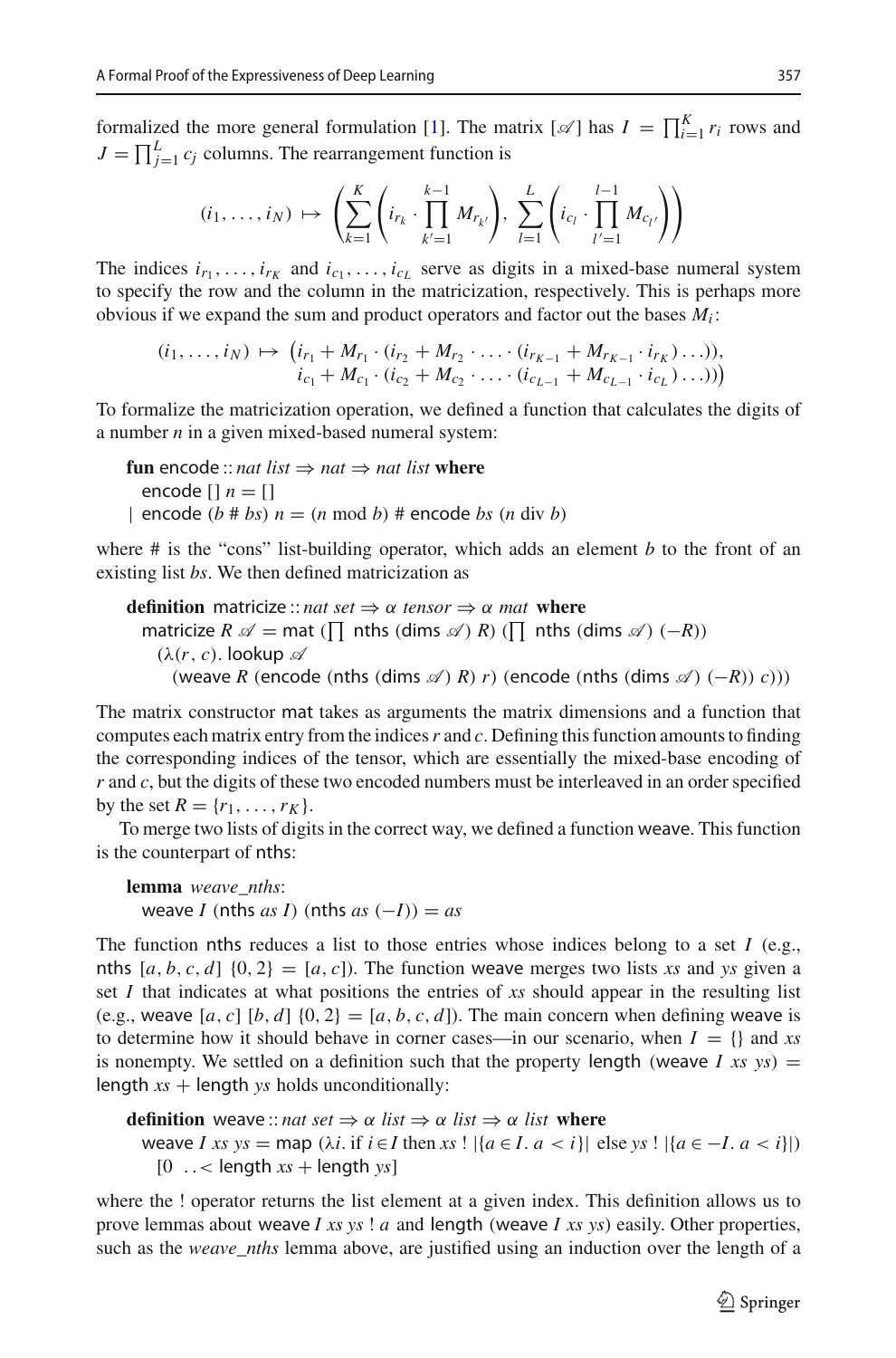list, with a case distinction in the induction step on whether the new list element is taken from *xs* or *ys*.

Another difficulty arises with the rule rank  $[\mathcal{A} \otimes \mathcal{B}] = \text{rank} [\mathcal{A}] \cdot \text{rank} [\mathcal{B}]$  for standard matricization and tensors of even order, which seemed tedious to formalize. Restructuring the proof eliminated one of its two occurrences (Sect. [5\)](#page-7-0). The remaining occurrence is used to show that rank  $[\mathbf{a}_1 \otimes \cdots \otimes \mathbf{a}_N] = 1$ , where  $\mathbf{a}_1, \ldots, \mathbf{a}_N$  are vectors and N is even. A simpler proof relies on the observation that the entries of the matrix  $[\mathbf{a}_1 \otimes \cdots \otimes \mathbf{a}_N]$  can be written as  $f(i) \cdot g(j)$ , where f depends only on the row index *i*, and g depends only on the column index *j*. Using this argument, we can show rank  $[\mathbf{a}_1 \otimes \cdots \otimes \mathbf{a}_N] = 1$  for generalized matricization and an arbitrary *N*, which we used to prove Lemma [1:](#page-3-1)

```
lemma matrix_rank_le_cp_rank:
  fixes A :: (\alpha :: field) tensor
  shows mrank (matricize R A) \leq cprank A
```
# **6.3 Lebesgue Measure**

At the time of our formalization work, Isabelle's analysis library defined only the Borel measure on  $\mathbb{R}^n$  but not the closely related Lebesgue measure. The Lebesgue measure is the completion of the Borel measure. The two measures are identical on all sets that are Borel measurable, but the Lebesgue measure can measure more sets. Following the proof by Cohen et al., we can show that the set *S* defined in Theorem [4](#page-6-0) is a subset of a Borel null set. It follows that *S* is a Lebesgue null set, but not necessarily a Borel null set.

To resolve this mismatch, we considered three options:

- 1. Prove that *S* is a Borel null set, which we believe is the case, although it does not follow trivially from *S*'s being a subset of a Borel null set.
- 2. Define the Lebesgue measure, using the already formalized Borel measure and measure completion.
- 3. Use the Borel measure whenever possible and use the almost-everywhere quantifier ( $\forall_{ae}$ ) otherwise.

We chose the third approach, which seemed simpler. Theorem [4,](#page-4-0) as expressed in Sect. 4, defines *S* as the set of configurations in the weight space of the deeper network that express functions also expressible by the shallower network, and then asserts that *S* is a null set. In the formalization, we state this as follows: almost everywhere in the weight space of the deeper network, the deeper network expresses functions not expressible by the shallower network. This formulation is equivalent to asserting that *S* is a subset of a null set, which we can easily prove for the Borel measure as well.

There is, however, another issue with the definition of the Borel measure from Isabelle's analysis library:

**definition** lborel ::(α :: *euclidean*\_*space*) *measure* **where** lborel = distr ( $\prod_{M} b \in$  Basis. interval\_measure ( $\lambda x. x$ )) borel  $(\lambda f. \sum b \in \text{Basis}. f b *_{\text{R}} b)$ 

The type  $\alpha$  specifies the number of dimensions of the measure space. In our proof, the measure space is the weight space of the deeper network, and its dimension depends on the number *N* of inputs and the size  $r_l$  of the weight matrices. The number of dimensions is a term in our proof. We described a similar issue with Isabelle's matrix library already.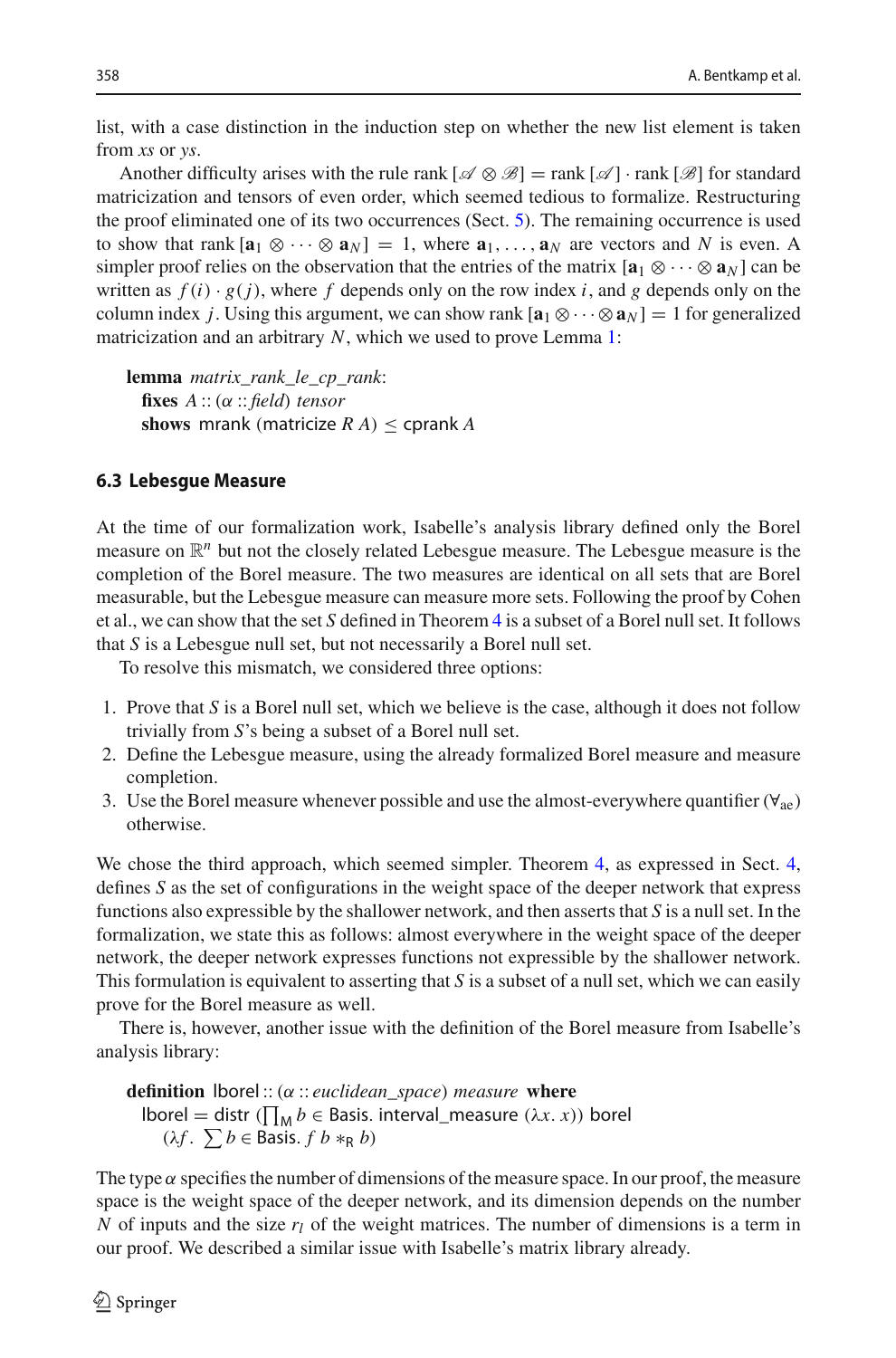The solution is to introduce a new notion of the Borel measure whose type does not fix the number of dimensions. This multidimensional Borel measure is the product measure  $(\prod_{M})$ of the one-dimensional Borel measure (lborel ::*real measure*) with itself:

**definition**  $\text{lborel}_{f} :: nat \Rightarrow (nat \Rightarrow real) \text{ measure where}$  $\textsf{lborel}_{\textsf{f}}\,n = (\prod_{\mathsf{M}} b \in \{\ldots < n\}. \textsf{lborel})$ 

The argument *n* specifies the dimension of the measure space. Unlike with lborel, the measure space of lborel<sub>f</sub> *n* is not the entire universe of the type: only functions of type *nat*  $\Rightarrow$  *real* that map to a default value for numbers greater than or equal to *n* are contained in the measure space, which is available as space (lborel<sub>f n</sub>). With the above definition, we could prove the main lemmas about lborelf from the corresponding lemmas about lborel with little effort.

#### **6.4 Multivariate Polynomials**

Several multivariate polynomial libraries have been developed to support other formalization projects in Isabelle. Sternagel and Thiemann [\[40](#page-21-2)] formalized multivariate polynomials designed for execution, but the equality of polynomials is a custom predicate, which means that we cannot use Isabelle's simplifier to rewrite polynomial expressions. Immler and Maletzky [\[26](#page-20-16)] formalized an axiomatic approach to multivariate polynomials using type classes, but their focus is not on the evaluation homomorphism, which we need. Instead, we chose to extend a previously unpublished multivariate polynomial library by Lochbihler and Haftmann [\[22](#page-20-6)]. We derived induction principles and properties of the evaluation homomorphism and of nested multivariate polynomials. These were useful to formalize Lemma [2:](#page-3-0)

**lemma** *lebesgue\_mpoly\_zero\_set*: **fixes** *p* ::*real mpoly* **assumes**  $p \neq 0$  **and** vars  $p \subseteq \{... \leq n\}$ **shows** {*x* ∈ space (lborel<sub>f</sub> *n*). insertion *x p* = 0} ∈ null\_sets (lborel<sub>f</sub> *n*)

The variables of polynomials are represented by natural numbers. The function insertion is the evaluation homomorphism. Its first argument is a function  $x$  :: *nat*  $\Rightarrow$  *real* that represents the values of the variables; its second argument is the polynomial to be evaluated.

## <span id="page-12-0"></span>**7 Formalization of the Fundamental Theorem**

With the necessary libraries in place, we undertook the formal proof of the fundamental theorem of network capacity, starting with the CACs. A recursive datatype is appropriate to capture the hierarchical structure of these networks:



To simplify the proofs, Pool nodes are always binary. Pooling layers that merge more than two branches are represented by nesting Pool nodes to the right.

The type variable  $\alpha$  can be used to store weights. For networks without weights, it is set to *nat*  $\times$  *nat*, which associates only the matrix dimension with each Conv node. For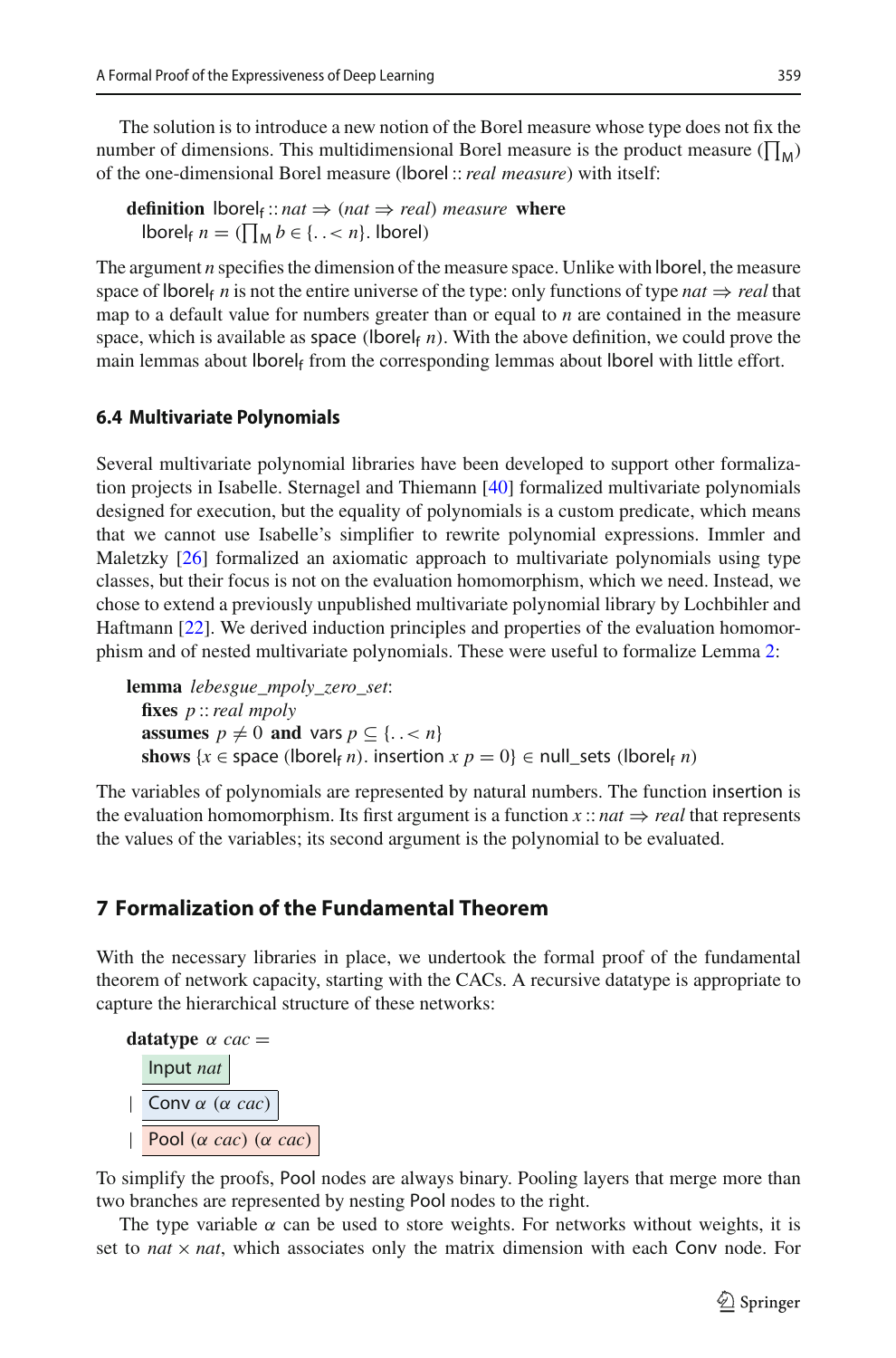networks with weights,  $\alpha$  is *real mat*, an actual matrix. These two network types are connected by insert\_weights, which inserts weights into a weightless network, and its inverse extract\_weights:: *bool*  $\Rightarrow$  *real mat cac*  $\Rightarrow$  *nat*  $\Rightarrow$  *real*, which retrieves the weights from a network containing weights.

- **fun** insert\_weights:: *bool*  $\Rightarrow$  (*nat*  $\times$  *nat*) *cac*  $\Rightarrow$  (*nat*  $\Rightarrow$  *real*)  $\Rightarrow$  *real mat cac* where insert\_weights *shared* (Input *M*)  $w =$  Input *M*
- | insert\_weights *shared* (Conv  $(r, c)$  *m*)  $w =$
- Conv (extract matrix *w r c*) (insert weights *shared m* ( $\lambda i$ . *w* ( $i + r * c$ )))
- | insert\_weights *shared* (Pool  $m_1$   $m_2$ )  $w =$ Pool (insert\_weights *shared m1 w*) (insert\_weights *shared m2* (if *shared* then *w* else ( $\lambda i$ . *w* ( $i$  + count\_weights *shared m*<sub>1</sub>))))

```
fun extract_weights:: bool ⇒ real mat convnet ⇒ nat ⇒ real where
  extract_weights shared (Input M) i = 0| extract_weights shared (Conv A m) i =if i < dim<sub>r</sub> A * dim<sub>c</sub> A then flatten_matrix A ielse extract_weights shared m(i - \dim_f A * \dim_c A)
```
- | extract\_weights *shared* (Pool  $m_1$   $m_2$ )  $i =$ 
	- if  $i <$  count\_weights *shared*  $m_l$  then extract\_weights *shared*  $m_l$  *i* else extract\_weights *shared m2* (*i* − count\_weights *shared m1*)

The first argument of these two functions specifies whether the weights should be shared among the Conv nodes of the same layer. The weights are represented by a function  $w$ , of which only the first *k* values w0, w1, ...,  $w(k-1)$  are used. Given a matrix, flatten\_matrix creates such a function representing the matrix entries. Sets over  $nat \Rightarrow real$  can be measured using lborel<sub>f</sub>. The count\_weights function returns the number of weights in a network.

The next function describes how the networks are evaluated:

```
fun evaluate net :: real mat cac \Rightarrow real vec list \Rightarrow real vec where
  evaluate_net (lnput M) is = hd is| evaluate_net (Conv A m) is = A \otimes_{mv} evaluate_net m is
| evaluate_net (Pool m_1 m_2) is = component_mult
    (evaluate net m_1 (take (length (input_sizes m_1)) is))
    (evaluate_net m2 (drop (length (input_sizes m1)) is))
```
where  $\otimes_{mv}$  multiplies a matrix with a vector, and component\_mult multiplies vectors componentwise.

The *cac* type can represent networks with arbitrary nesting of Conv and Pool nodes, going beyond the definition of CACs. Moreover, since we focus on the fundamental theorem, it suffices to consider a deep model with  $d_1 = \log_2 N$  and a shallow model with  $d_2 = 1$ . These are specified by generating functions:

#### **fun**

 $\text{deep_model}_0 :: nat \Rightarrow nat list \Rightarrow (nat \times nat) cac$  **and** deep\_model :: *nat* ⇒ *nat* ⇒ *nat list* ⇒ (*nat* × *nat*) *cac* **where** deep\_model<sub>0</sub>  $Y$  [] = lnput  $Y$ | deep\_model<sub>0</sub> *Y*  $(r \# rs)$  = Pool (deep\_model *Y r rs*) (deep\_model *Y r rs*) | deep\_model *Y*  $r$   $rs$  = Conv  $(Y, r)$  (deep\_model<sub>0</sub>  $r$   $rs$ ) **fun** shallow\_model<sub>0</sub> :: *nat*  $\Rightarrow$  *nat*  $\Rightarrow$  *nat*  $\Rightarrow$  (*nat*  $\times$  *nat*) *cac* **where** shallow\_model<sub>0</sub>  $Z M 0 =$  Conv  $(Z, M)$  (Input  $M$ ) | shallow\_model<sub>0</sub> *Z M* (Suc *N*) = Pool (shallow\_model<sub>0</sub> *Z M* 0) (shallow\_model<sub>0</sub> *Z M N*)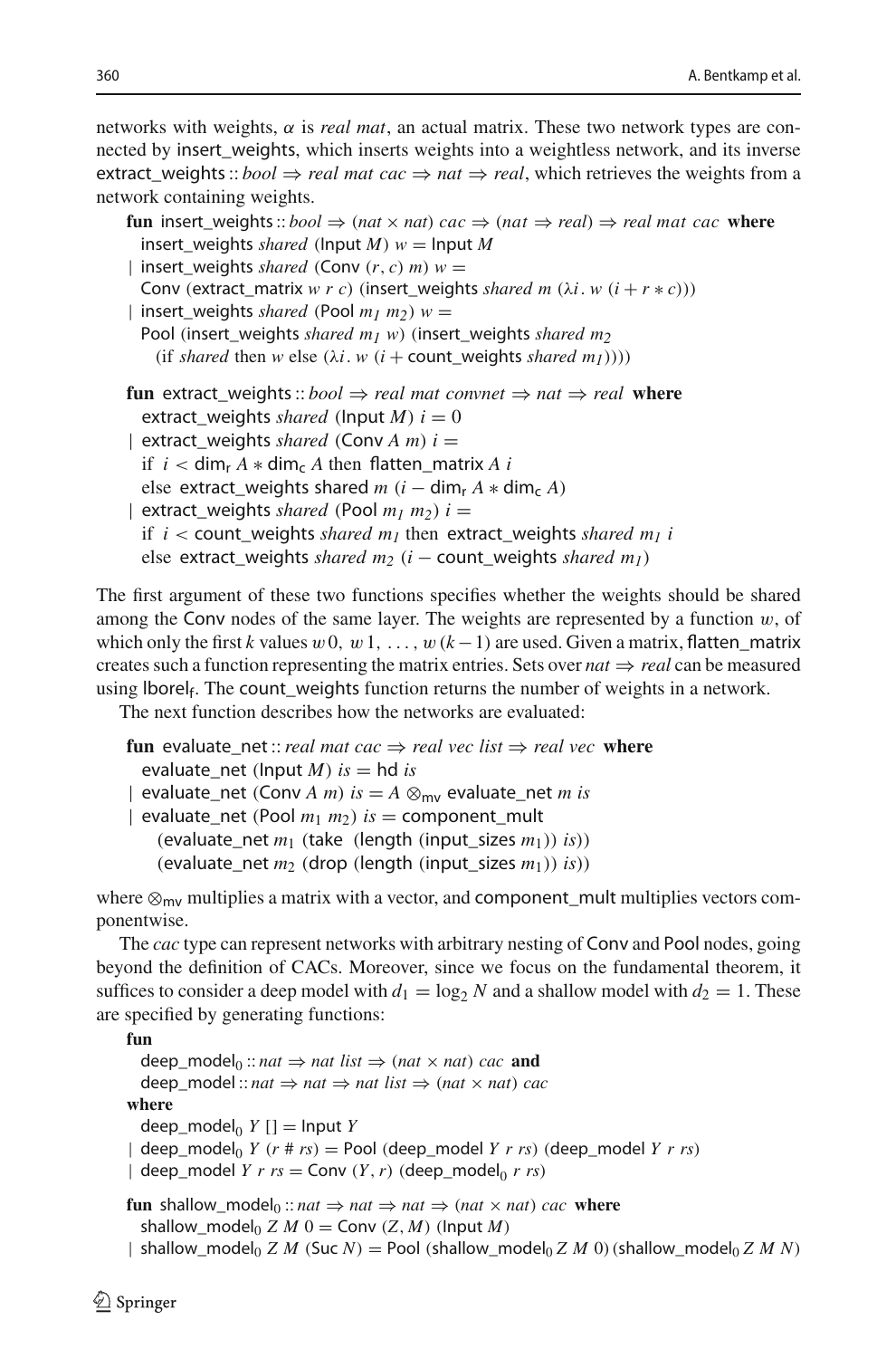

<span id="page-14-0"></span>**Fig. 5** A deep and a shallow network represented using the *cac* datatype. **a** deep\_model *Y*  $r_1$  [ $r_0$ , *M*] and **b** shallow\_model *Y Z M* 3

**definition** shallow\_model :: *nat*  $\Rightarrow$  *nat*  $\Rightarrow$  *nat*  $\Rightarrow$  *nat*  $\Rightarrow$  (*nat*  $\times$  *nat*) *cac* where shallow\_model *Y Z M N* = Conv (*Y*, *Z*) (shallow\_model<sub>0</sub> *Z M N*)

Two examples are given in Fig. [5.](#page-14-0) For the deep model, the arguments *Y* # *r* # *rs* correspond to the weight matrix sizes  $[r_{1,d} (= Y), r_{1,d-1}, \ldots, r_{1,0}, r_{1,-1} (= M)]$ . For the shallow model, the arguments *Y*, *Z*, *M* correspond to the parameters  $r_{2,1} (= Y)$ ,  $r_{2,0}$ ,  $r_{2,-1} (= M)$ , and *N* gives the number of inputs minus 1.

The rest of the formalization follows the proof sketch presented in Sect. [5.](#page-7-0)

**Step I** The following operation computes a list, or vector, of tensors representing a network's function, each tensor standing for one component of the output vector:

**fun** tensors from net :: *real mat cac*  $\Rightarrow$  *real tensor vec* **where** tensors\_from\_net (lnput  $M$ ) = Matrix.vec  $M$  ( $\lambda i$ . unit\_vec  $M$  *i*) | tensors from net (Conv  $A$   $m$ ) = mat\_tensorlist\_mult *A* (tensors\_from\_net *m*) (input\_sizes *m*) | tensors from net (Pool  $m_1$   $m_2$ ) = component\_mult (tensors\_from\_net *m*1) (tensors\_from\_net *m*2)

For an Input node, we return the list of unit vectors of length *M*. For a Conv node, we multiply the weight matrix *A* with the tensor list computed for the subnetwork *m*, using matrix–vector multiplication. For a Pool node, we compute, elementwise, the tensor products of the two tensor lists associated with the subnetworks  $m_1$  and  $m_2$ . If two networks express the same function, the representing tensors are the same:

**lemma** *tensors\_from\_net\_eqI*: **assumes** valid\_net'  $m_1$  **and** valid\_net'  $m_2$  **and** input\_sizes  $m_1$  = input\_sizes  $m_2$ **and**  $\forall$ *is*. input\_correct *is* → evaluate\_net *m*<sub>1</sub> *is* = evaluate\_net *m*<sub>2</sub> *is* shows tensors\_from\_net  $m_1$  = tensors\_from\_net  $m_2$ 

The fundamental theorem is a general statement about deep networks. It is useful to fix the deep network parameters in a locale:

```
locale deep_model_correct_params =
  fixes rs:: nat list and shared :: bool
  assumes length rs \geq 3 and \forall r \in \text{set} rs. r > 0
```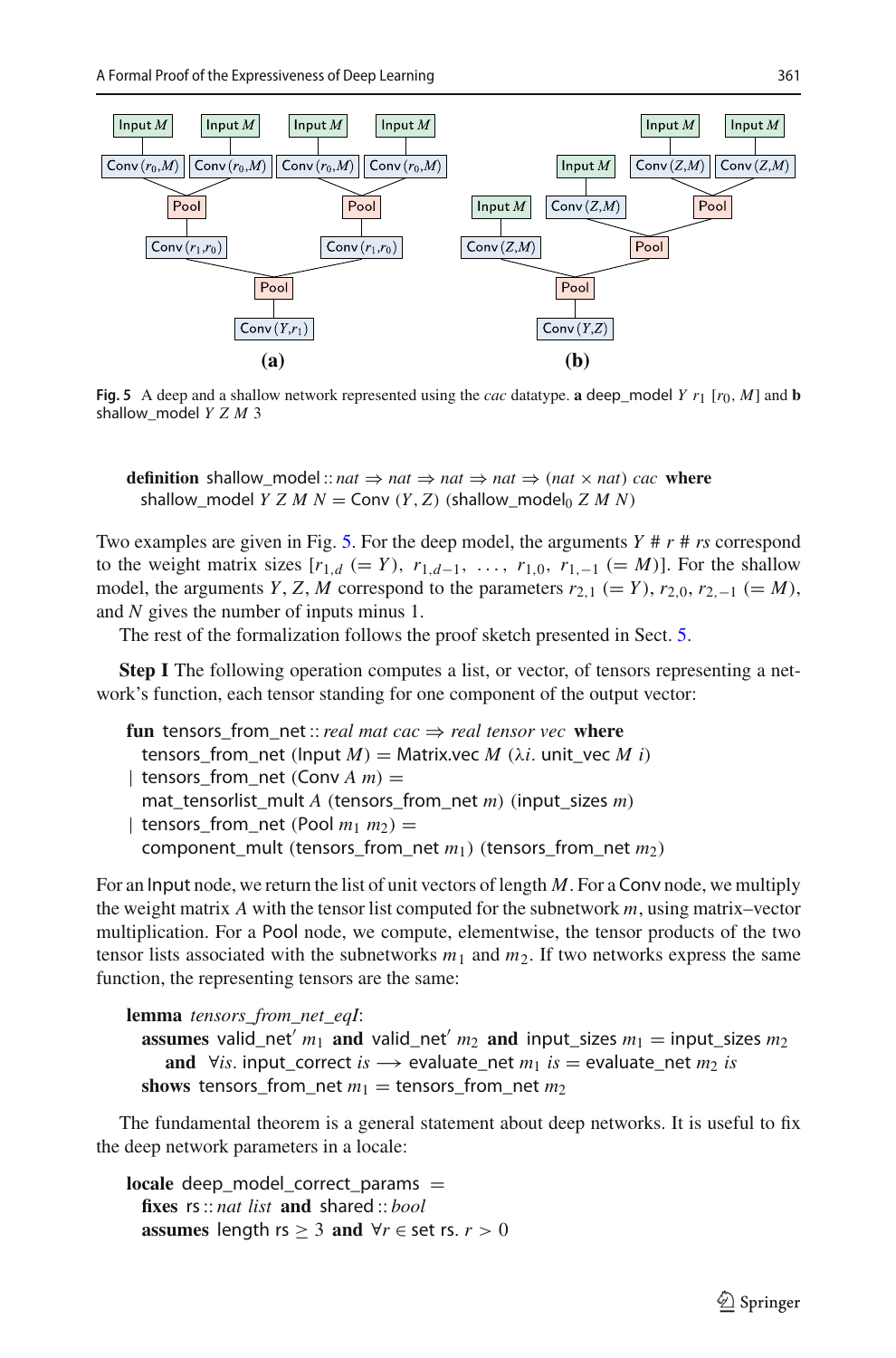The list rs completely specifies one specific deep network model:

```
abbreviation deep net:: (nat \times nat) cac where
 deep net = deep model (rs ! 0) (rs ! 1) (tl (tl rs))
```
The parameter shared specifies whether weights are shared across Conv nodes within the same layer. The other parameters of the deep network can be defined based on rs and shared:

```
definition r :: nat where r = min (last rs) (last (butlast rs))
definition N_half :: nat where N_half = 2^{length} rs -3definition weight_space_dim :: nat where
 weight_space_dim = count_weights shared deep_net
```
The shallow network must have the same input and output sizes as the deep network to express the same function as the deep network. This leaves only the parameter  $Z = r_{2,0}$ , which specifies the weight matrix sizes in the Conv nodes and the size of the vectors multiplied in the Pool nodes of the shallow network:

**abbreviation** shallow\_net::  $nat \Rightarrow (nat \times nat)$  *cac* where shallow\_net *Z* = shallow\_model (rs ! 0) *Z* (last rs)  $(2 * N \text{ half } - 1)$ 

Following the proof sketch, we consider a single output component  $y_i$ . We rely on a second locale that introduces a constant i for the index of the considered output component. We provide interpretations for both locales.

**locale** deep\_model\_correct\_params\_output\_index = deep\_model\_correct\_params + **fixes** i :: *nat* **assumes**  $i < rs$  ! 0

Then we can define the tensor  $\mathcal{A}_i$ , which describes the behavior of the function expressed by the deep network at the output component  $y_i$ , depending on the weight configuration  $w$ of the deep network:

**definition**  $\mathscr{A}_i$  :: (*nat*  $\Rightarrow$  *real*)  $\Rightarrow$  *real tensor* **where** 

 $\mathcal{A}_i w$  = tensors\_from\_net (insert\_weights shared deep\_net *w*) ! i

We want to determine for which  $w$  the shallow network can express the same function, and is hence represented by the same tensor.

**Step II** We must show that if a tensor  $\mathscr A$  represents the function expressed by the shallow network, then  $r_{2,d_2-1} \geq CP$ -rank ( $\varphi(\mathscr{A})$ ). For the fundamental theorem,  $\varphi$  is the identity and  $d_2 = 1$ . Hence, it suffices to prove that  $Z = r_{2,0} \geq \text{CP-rank }(\mathcal{A})$ :

**lemma** *cprank\_shallow\_model*:

```
cprank (tensors_from_net (insert_weights shared w (shallow_net Z)) ! i) \leq Z
```
This lemma can be proved easily from the definition of the CP-rank.

**Step III** We define the polynomial *p* and prove that it has properties IIIa and IIIb. Defining *p* as a function is simple:

**definition**  $p_{func}$  :: (*nat*  $\Rightarrow$  *real*)  $\Rightarrow$  *real* where

 $p_{func}$   $w =$  det (submatrix  $[\mathcal{A}_i \ w]$  rows\_with\_1 rows\_with\_1)

where  $\lceil \mathcal{A}_i \mid w \rceil$  abbreviates the standard matricization matricize  $\{n, \text{ even } n\}$  ( $\mathcal{A}_i \mid w$ ), and rows\_with\_1 is the set of row indices with 1s in the main diagonal for a specific weight configuration  $w$  defined in step IIIb. Our aim is to make the submatrix as large as possible while maintaining the property that *p* is not the zero polynomial. The bound on *Z* in the statement of the final theorem is derived from the size of this submatrix.

The function  $p_{func}$  must be shown to be a polynomial function. We introduce a predicate polyfun that determines whether a function is a polynomial function: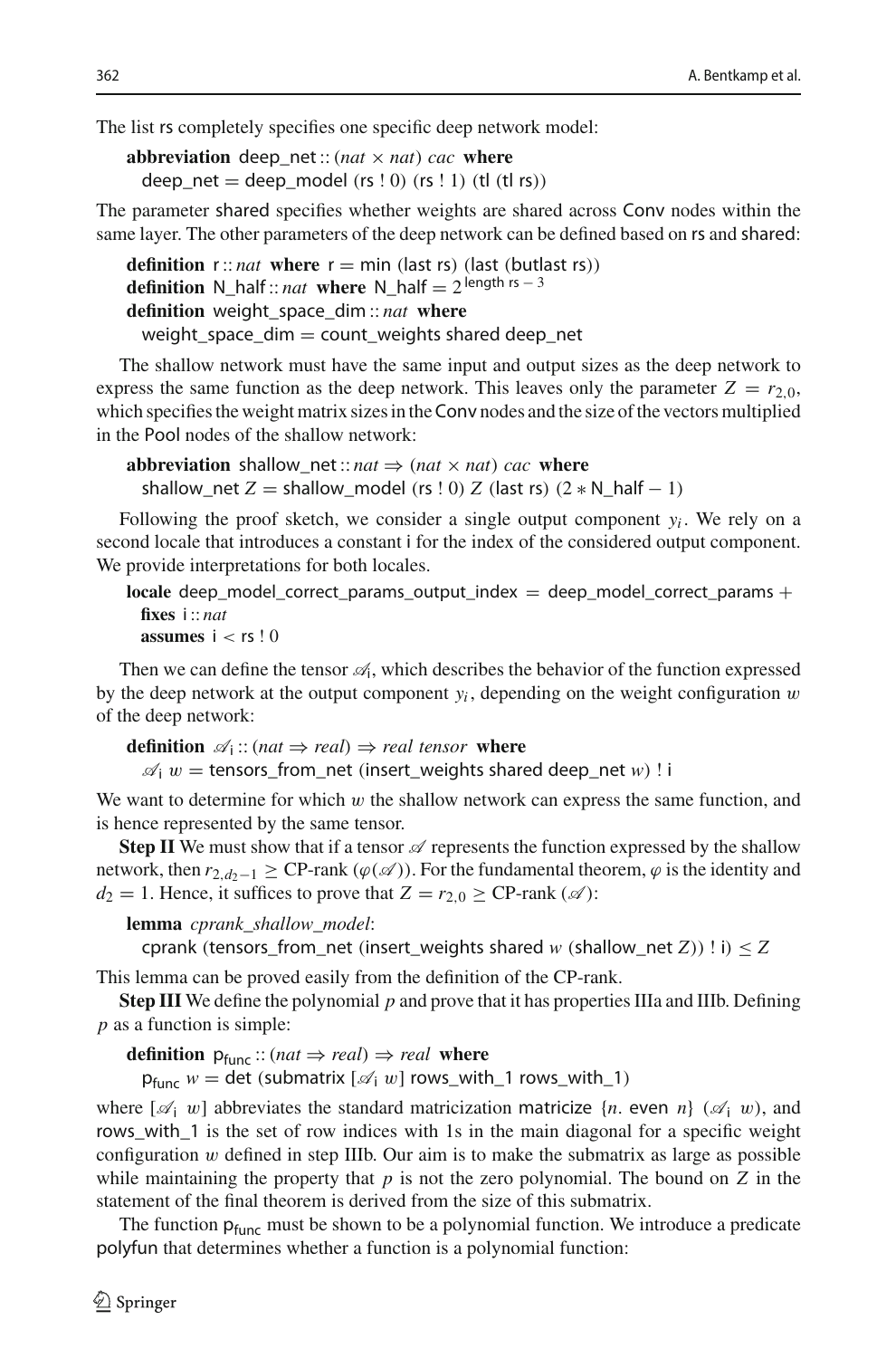**definition** polyfun:: *nat set*  $\Rightarrow$  ((*nat*  $\Rightarrow$  *real*)  $\Rightarrow$  *real*)  $\Rightarrow$  *bool* where polyfun *N f*  $\leftrightarrow$  ∃*p*. vars  $p \subseteq N \land \forall x$ . insertion  $x p = f x$ 

This predicate is preserved from constant and linear functions through the tensor representation of the CAC, matricization, choice of submatrix, and determinant:

**lemma** *polyfun\_p*: polyfun  $\{...$  weight\_space\_dim}  $p_{func}$ 

**Step IIIa** We must show that if  $p(w) \neq 0$ , then CP-rank  $(A_1^i(w)) \geq r^{N/2}$ . The Isar proof is sketched below:

```
lemma if_polynomial_0_rank:
  assumes p_{\text{func}} w \neq 0shows r^{N\_half} \leq cprank (\mathscr{A}_i w)proof −
  have r^{\text{N}_{\text{h}} half = dim<sub>r</sub> (submatrix [\mathcal{A}_i \, w] rows_with_1 rows_with_1)
    by calculating the size of the submatrix
  also have \cdots < mrank [\mathcal{A}, w]using the assumption and the fact that the rank is at least the size of a submatrix with
    nonzero determinant
  also have \cdots < cprank (\mathscr{A}_{i} w)using Lemma 1
  finally show ?thesis .
qed
```
**Step IIIb** To prove that  $p$  is not the zero polynomial, we must exhibit a witness weight configuration where *p* is nonzero. Since weights are arranged in matrices, we define concrete matrix types: matrices with 1s on their diagonal and 0s elsewhere (id\_matrix), matrices with 1s everywhere (all1\_matrix), and matrices with 1s in the first column and 0s elsewhere (copy\_first\_matrix). For example, the last matrix type is defined as follows:

**definition** copy first matrix :: *nat*  $\Rightarrow$  *nat*  $\Rightarrow$  *real mat* where copy first matrix  $nr$   $nc =$  mat  $nr$   $nc$  ( $\lambda$ ( $r$ ,  $c$ ). if  $c = 0$  then 1 else 0)

For each matrix type, we show how it behaves under multiplication with a vector:

**lemma** *mult\_copy\_first\_matrix*: **assumes**  $i < nr$  **and** dim<sub>v</sub>  $v > 0$ **shows** (copy\_first\_matrix *nr* (dim<sub>v</sub> *v*)  $\otimes_{\text{mv}} v$ ) !  $i = v$  ! 0

Using these matrices, we can define the deep network containing the witness weights:

**fun**

witness<sub>0</sub> :: *nat*  $\Rightarrow$  *nat list*  $\Rightarrow$  *real mat cac* **and** witness:: *nat*  $\Rightarrow$  *nat*  $\Rightarrow$  *nat list*  $\Rightarrow$  *real mat cac* **where** witness<sub>0</sub>  $Y$   $|$  = lnput  $Y$ | witness<sub>0</sub> *Y* ( $r$  #  $rs$ ) = Pool (witness *Y r rs*) (witness *Y r rs*) | witness  $Y r$  | = Conv (id\_matrix  $Y r$ ) (witness<sub>0</sub>  $r$  | ]) | witness *Y*  $r$   $[r_1]$  = Conv (all1\_matrix *Y*  $r$ ) (witness<sub>0</sub>  $r$   $[r_1]$ ) | witness *Y r*  $(r_1 \# r_2 \# rs) =$ Conv (copy\_first\_matrix *Y r*) (witness<sub>0</sub> *r* ( $r_1$  #  $r_2$  #  $rs$ ))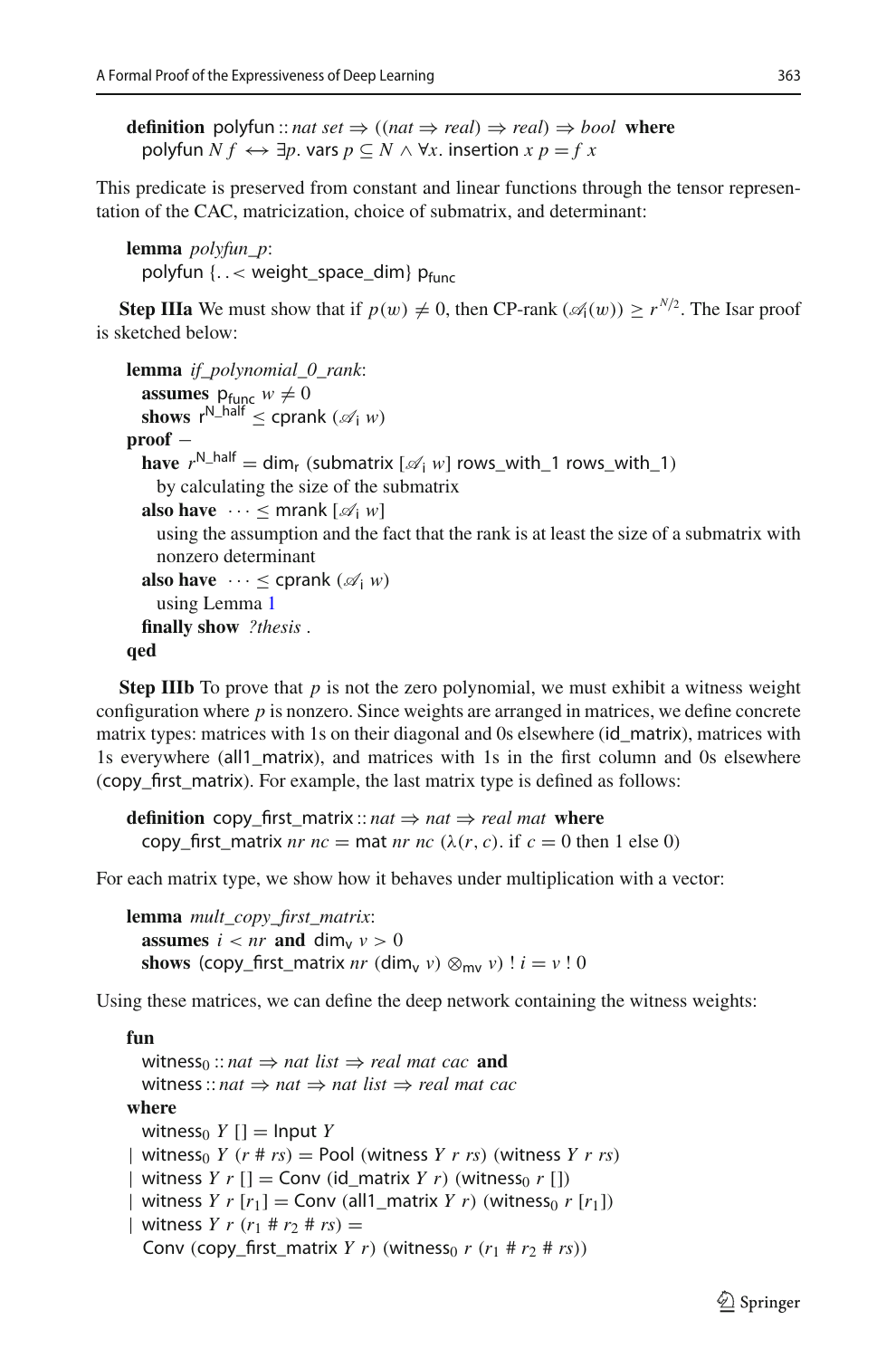The network's structure is identical to deep\_model. For each Conv node, we carefully choose one of the three matrix types we defined, so that the representing tensor of this network has as many 1s as possible on the main diagonal and 0s elsewhere. This in turn ensures that its matricization has as many 1s as possible on its main diagonal and 0s elsewhere. The rows with 1 constant specifies the row indices that contain the 1s.

We extract the weights from the witness network using the function extract weights:

```
definition witness weights:: nat \Rightarrow real where
 witness_weights = extract_weights shared deep_net
```
We prove that the representing tensor of the witness network, which is equal to the tensor  $\mathcal{A}_i$  witness\_weights, has the desired form. This step is rather involved: we show how the defined matrices act in the network and perform a tedious induction over the witness network. Then we can show that the submatrix characterized by rows with 1 of the matricization of this tensor is the identity matrix of size  $r^{N_h}$ <sup>half</sup>:

```
lemma witness_submatrix:
  submatrix [\mathscr{A}_i witness_weights] rows_with_1 rows_with_1 = id_matrix r<sup>N_half</sup> r<sup>N_half</sup>
```
As a consequence of this lemma, the determinant of this submatrix, which is the definition of  $p_{func}$ , is nonzero. Therefore,  $p$  is not the zero polynomial:

```
lemma polynomial_not_zero:
 p_{func} witness_weights \neq 0
```
**Fundamental Theorem** The results of steps II and III can be used to establish the fundamental theorem:

```
theorem fundamental_theorem_of_network_capacity:
  ∀ae wd w.r.t. lborelf weight_space_dim. -
ws Z.
    Z < r^N_-\text{half} \wedge∀is. input_correct is −→-
     evaluate_net (insert_weights shared deep_net w_d) is =
     evaluate_net (insert_weights shared (shallow_net Z) ws) is
```
Here,  $\forall_{ae} x \text{ w.r.t. } m$ .  $P_x$  means that the property  $P_x$  holds almost everywhere with respect to the measure  $m$ . The  $r^{\text{N}_{\text{h}}$ <sup>nd</sup> bound corresponds to the size of the identity matrix in the *witness*\_*submatrix* lemma above.

## **8 Discussion**

We formalized the fundamental theorem of network capacity. Our theorem statement is independent of the tensor library (and hence its correctness is independent of whether the library faithfully captures tensor-related notions). The generalized theorem is mostly a straightforward generalization. To formalize it, we would need to define CACs for arbitrary depths, which our datatype allows. Moreover, we would need to define the function  $\varphi$  and prove some of its properties. Then, we would generalize the existing lemmas. We focused on the fundamental theorem because it contains all the essential ideas.

The original proof is about eight pages long, including the definitions of the networks. This corresponds to about 2000 lines of Isabelle formalization. A larger part of our effort went into creating and extending mathematical libraries, amounting to about 5000 lines.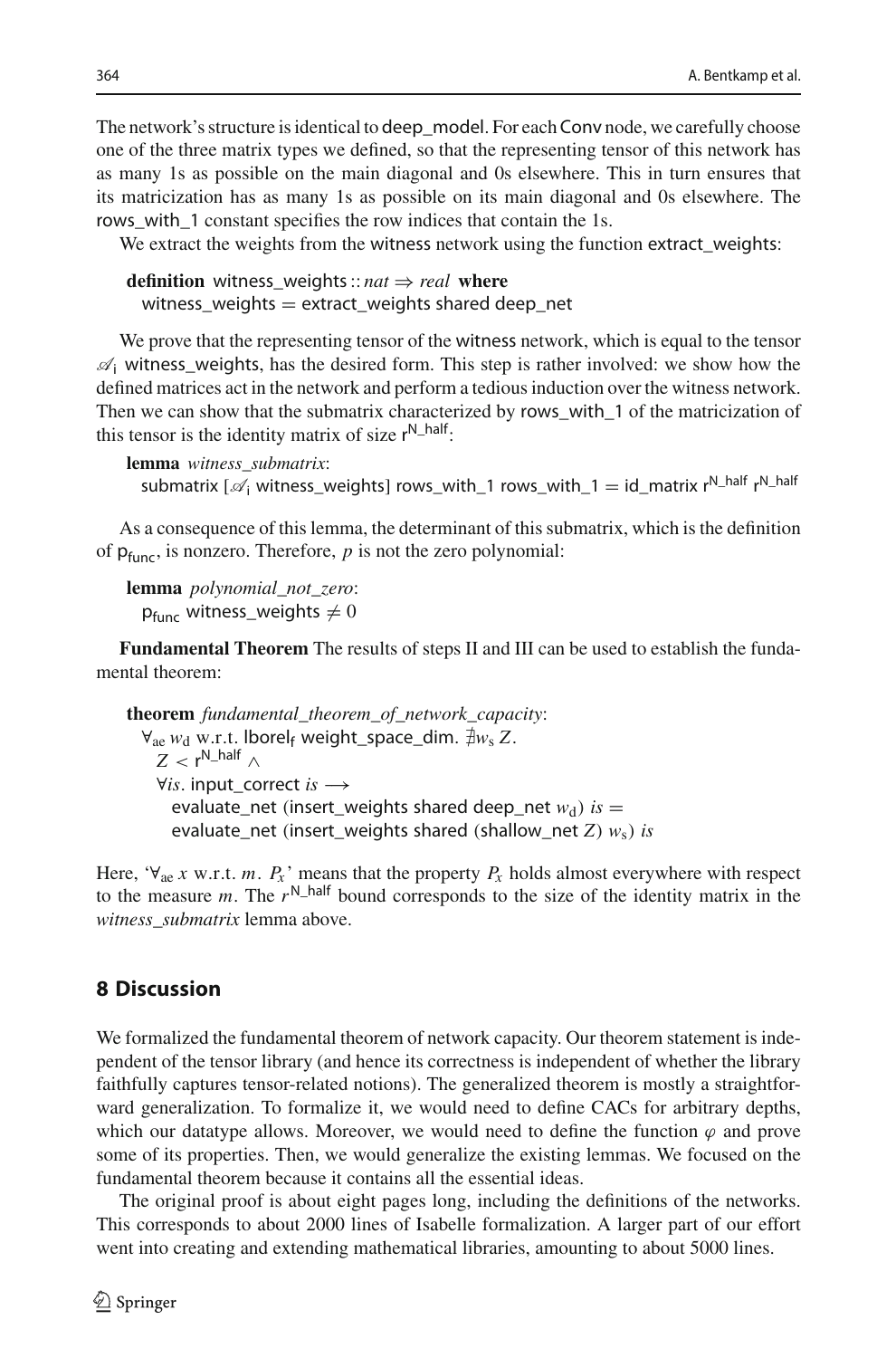We often encountered proof obligations that Sledgehammer could solve only using the *smt* proof method [\[11](#page-19-6)], especially in contexts with sums and products of reals, existential quantifiers, and λ-expressions. The *smt* method relies on the SMT solver Z3 [\[20](#page-20-17)] to find a proof, which it then replays using Isabelle's inference kernel. Relying on a highly heuristic third-party prover is fragile; some proofs that are fast with a given version of the prover might time out with a different version, or be unreplayable due to some incompleteness in *smt*. For this reason, until recently it has been a policy of the *Archive of Formal Proofs* to refuse entries containing *smt* proofs. Sledgehammer resorts to *smt* proofs only if it fails to produce one-line proofs using the *metis* proof method [\[36\]](#page-20-18) or structured Isar proofs [\[8\]](#page-19-7). We ended up with over 60 invocations of *smt*, which we later replaced one by one with structured Isar proofs, a tedious process. The following equation on reals is an example that can only be proved by *smt*, with suitable lemmas:

$$
\sum_{i \in I} \sum_{j \in J} a \cdot b \cdot f(i) \cdot g(j) = \left( \sum_{i \in I} a \cdot f(i) \right) \cdot \left( \sum_{j \in J} b \cdot g(j) \right)
$$

We could not solve it with other proof methods without engaging in a detailed proof involving multiple steps. This particular example relies on  $smt$ 's partial support for  $\lambda$ -expressions through λ-lifting, an instance of what we would call "easy higher-order".

### **9 Related Work**

CACs are relatively easy to analyze but little used in practice. In a follow-up paper [\[19\]](#page-20-19), Cohen et al. used tensor theory to analyze dilated convolutional networks and in another paper [\[17](#page-20-20)], they connected their tensor analysis of CACs to the frequently used CNNs with rectified linear unit (ReLU) activation. Unlike CACs, ReLU CNNs with average pooling are not universal—that is, even shallow networks of arbitrary size cannot express all functions a deeper network can express. Moreover, ReLU CNNs do not enjoy complete depth efficiency; the analogue of the set *S* for those networks has a Lebesgue measure greater than zero. This leads Cohen et al. to conjecture that CACs could become a leading approach for deep learning, once suitable training algorithms have been developed.

Kawaguchi [\[28](#page-20-21)] uses linear deep networks, which resemble CACs, to analyze network training of linear and nonlinear networks. Hardt et al. [\[23](#page-20-22)] show theoretically why the stochastic gradient descent training method is efficient in practice. Tishby and Zaslavsky [\[42\]](#page-21-3) employ information theory to explain the power of deep learning.

We are aware of a few other formalizations of machine learning algorithms, including hidden Markov models [\[30](#page-20-23)], perceptrons [\[32](#page-20-24)], expectation maximization, and support vector machines [\[7\]](#page-19-8). Selsam et al. [\[39](#page-21-4)] propose a methodology to verify practical machine learning systems in proof assistants.

Some of the mathematical libraries underlying our formalizations have counterparts in other systems, notably Coq. For example, the Mathematical Components include compre-hensive matrix theories [\[6](#page-19-9)], which are naturally expressed using dependent types. The tensor formalization by Boender [\[10\]](#page-19-10) restricts itself to the Kronecker product on matrices. Bernard et al. [\[5\]](#page-19-11) formalized multivariate polynomials and used them to show the transcendence of *e* and  $\pi$ . Kam formalized the Lebesgue integral, which is closely related to the Lebesgue measure, to state and prove Markov's inequality [\[27\]](#page-20-25).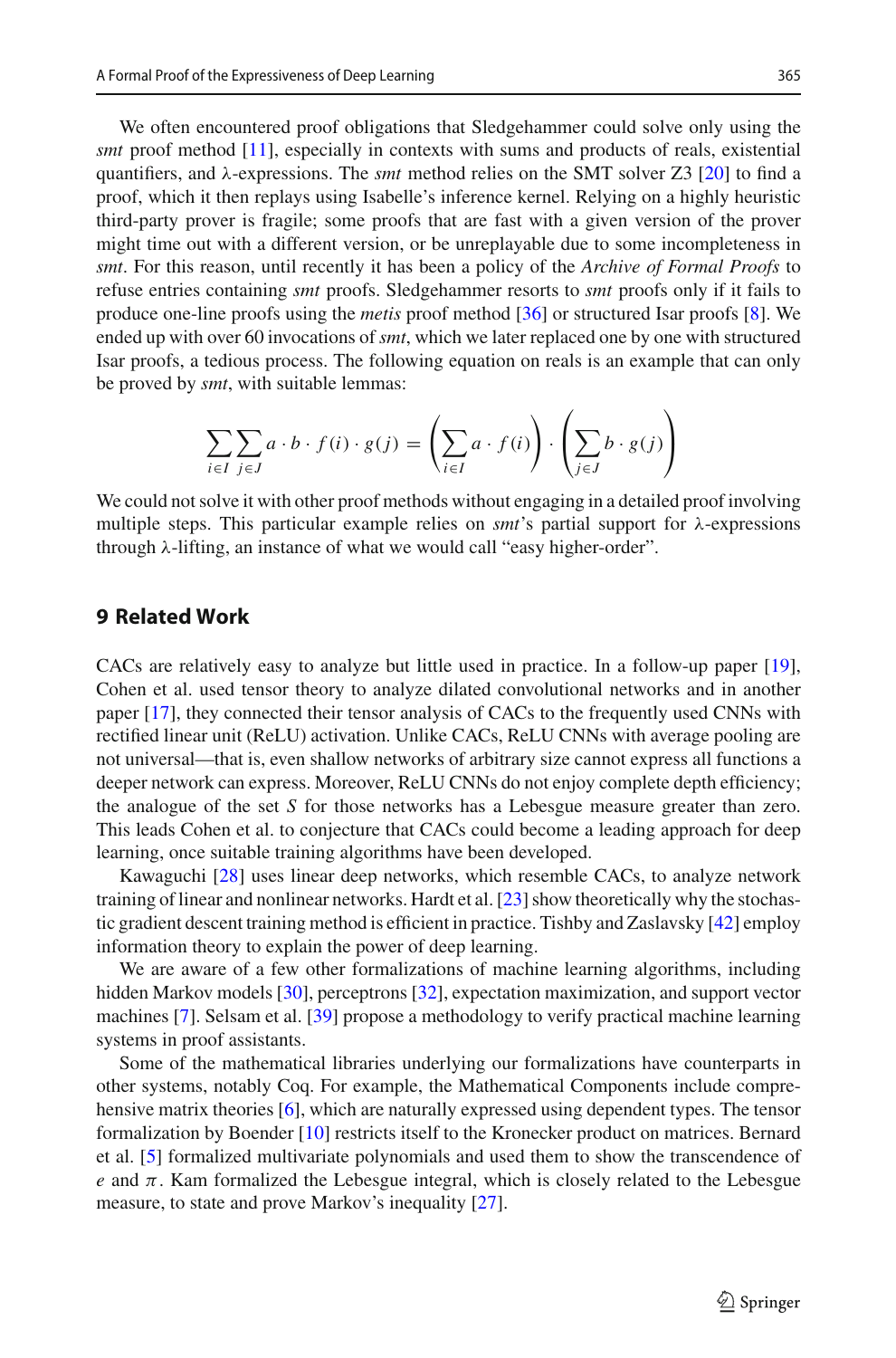#### **10 Conclusion**

We applied a proof assistant to formalize a recent result in a field where they have been little used before, namely machine learning. We found that the functionality and libraries of a modern proof assistant such as Isabelle/HOL were mostly up to the task. Beyond the formal proof of the fundamental theorem of network capacity, our main contribution is a general library of tensors.

Admittedly, even the formalization of fairly short pen-and-paper proofs can require a lot of work, partly because of the need to develop and extend libraries. On the other hand, not only does the process lead to a computer verification of the result, but it can also reveal new ideas and results. The generalization and simplifications we discovered illustrate how formal proof development can be beneficial to research outside the small world of interactive theorem proving.

**Acknowledgments** We thank Lukas Bentkamp, Johannes Hölzl, Robert Lewis, Anders Schlichtkrull, Mark Summerfield, and the anonymous reviewers for suggesting many textual improvements. The work has received funding from the European Research Council (ERC) under the European Union's Horizon 2020 Research and Innovation Program (Grant Agreement No. 713999, Matryoshka).

**Open Access** This article is distributed under the terms of the Creative Commons Attribution 4.0 International License [\(http://creativecommons.org/licenses/by/4.0/\)](http://creativecommons.org/licenses/by/4.0/), which permits unrestricted use, distribution, and reproduction in any medium, provided you give appropriate credit to the original author(s) and the source, provide a link to the Creative Commons license, and indicate if changes were made.

## **References**

- <span id="page-19-5"></span>1. Bader, B.W., Kolda, T.G.: Algorithm 862: MATLAB tensor classes for fast algorithm prototyping. ACM Trans. Math. Softw. **32**(4), 635–653 (2006)
- <span id="page-19-0"></span>2. Bentkamp, A.: Expressiveness of deep learning. Archive of Formal Proofs (2016). Formal proof development [http://isa-afp.org/entries/Deep\\_Learning.shtml](http://isa-afp.org/entries/Deep_Learning.shtml)
- <span id="page-19-1"></span>3. Bentkamp, A.: An Isabelle formalization of the expressiveness of deep learning. M.Sc. thesis, Universität des Saarlandes (2016). [http://matryoshka.gforge.inria.fr/pubs/bentkamp\\_msc\\_thesis.pdf](http://matryoshka.gforge.inria.fr/pubs/bentkamp_msc_thesis.pdf)
- <span id="page-19-2"></span>4. Bentkamp, A., Blanchette, J.C., Klakow, D.: A formal proof of the expressiveness of deep learning. In: Ayala-Rincón, M., Muñoz, C.A. (eds.) Interactive Theorem Proving (ITP 2017), LNCS, vol. 10499, pp. 46–64. Springer (2017)
- <span id="page-19-11"></span>5. Bernard, S., Bertot, Y., Rideau, L., Strub, P.: Formal proofs of transcendence for *e* and π as an application of multivariate and symmetric polynomials. In: Avigad, J., Chlipala, A. (eds.) Certified Programs and Proofs (CPP 2016), pp. 76–87. ACM (2016)
- <span id="page-19-9"></span>6. Bertot, Y., Gonthier, G., Biha, S.O., Pasca, I.: Canonical big operators. In: Mohamed, O.A., Muñoz, C.A., Tahar, S. (eds.) Theorem Proving in Higher Order Logics (TPHOLs 2008), vol. 5170, pp. 86–101. Springer (2008)
- <span id="page-19-8"></span>7. Bhat, S.: Syntactic foundations for machine learning. Ph.D. thesis, Georgia Institute of Technology (2013). [https://smartech.gatech.edu/bitstream/handle/1853/47700/bhat\\_sooraj\\_b\\_201305\\_phd.pdf](https://smartech.gatech.edu/bitstream/handle/1853/47700/bhat_sooraj_b_201305_phd.pdf)
- <span id="page-19-7"></span>8. Blanchette, J.C., Böhme, S., Fleury, M., Smolka, S.J., Steckermeier, A.: Semi-intelligible Isar proofs from machine-generated proofs. J. Autom. Reason. **56**(2), 155–200 (2016)
- <span id="page-19-3"></span>9. Blanchette, J.C., Greenaway, D., Kaliszyk, C., Kühlwein, D., Urban, J.: A learning-based fact selector for Isabelle/HOL. J. Autom. Reason. **57**(3), 219–244 (2016)
- <span id="page-19-10"></span>10. Boender, J., Kammüller, F., Nagarajan, R.: Formalization of quantum protocols using Coq. In: Heunen, C., Selinger, P., Vicary, J. (eds.) Workshop on Quantum Physics and Logic (QPL 2015), EPTCS, vol. 195, pp. 71–83 (2015)
- <span id="page-19-6"></span>11. Böhme, S., Weber, T.: Fast LCF-style proof reconstruction for Z3. In: Kaufmann, M., Paulson, L.C. (eds.) Interactive Theorem Proving (ITP 2010), LNCS, vol. 6172, pp. 179–194. Springer (2010)
- <span id="page-19-4"></span>12. Bürgisser, P., Cucker, F., Lotz, M.: The probability that a slightly perturbed numerical analysis problem is difficult. Math. Comput. **77**(263), 1559–1583 (2008)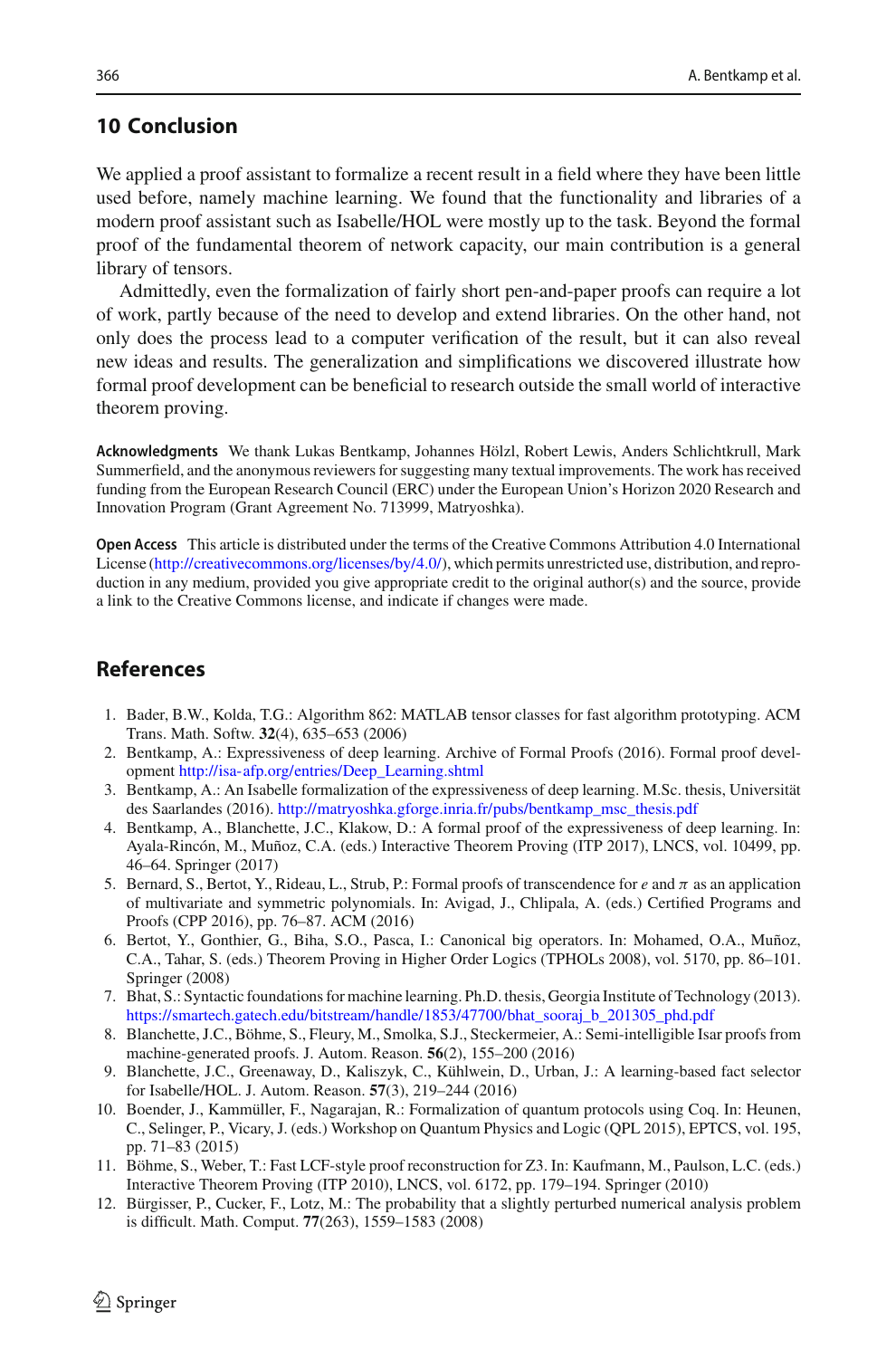- <span id="page-20-10"></span>13. Caron, R., Traynor, T.: The zero set of a polynomial. Technical report, University of Windsor (2005). <http://www1.uwindsor.ca/math/sites/uwindsor.ca.math/files/05-03.pdf>
- <span id="page-20-7"></span>14. Church, A.: A formulation of the simple theory of types. J. Symb. Log. **5**(2), 56–68 (1940)
- <span id="page-20-2"></span>15. Cohen, N., Sharir, O., Shashua, A.: Deep SimNets. In: Computer Vision and Pattern Recognition (CVPR 2016), pp. 4782–4791. IEEE Computer Society (2016)
- <span id="page-20-0"></span>16. Cohen, N., Sharir, O., Shashua, A.: On the expressive power of deep learning: a tensor analysis. In: Feldman, V., Rakhlin, A., Shamir, O. (eds.) Conference on Learning Theory (COLT 2016), JMLR Workshop and Conference Proceedings, vol. 49, pp. 698–728. JMLR.org (2016)
- <span id="page-20-20"></span>17. Cohen, N., Shashua, A.: Convolutional rectifier networks as generalized tensor decompositions. In: Balcan, M., Weinberger, K.Q. (eds.) International Conference on Machine Learning (ICML 2016), JMLR Workshop and Conference Proceedings, vol. 48, pp. 955–963. JMLR.org (2016)
- <span id="page-20-11"></span>18. Cohen, N., Shashua, A.: Inductive bias of deep convolutional networks through pooling geometry. CoRR [arXiv:1605.06743](http://arxiv.org/abs/1605.06743) (2016)
- <span id="page-20-19"></span>19. Cohen, N., Tamari, R., Shashua, A.: Boosting dilated convolutional networks with mixed tensor decompositions. CoRR [arXiv:1703.06846](http://arxiv.org/abs/1703.06846) (2017)
- <span id="page-20-17"></span>20. de Moura, L., Bjørner, N.: Z3: An efficient SMT solver. In: Ramakrishnan, C.R., Rehof, J. (eds.) Tools and Algorithms for the Construction and Analysis of Systems (TACAS 2008), LNCS, vol. 4963, pp. 337–340. Springer (2008)
- <span id="page-20-8"></span>21. Gordon, M.J.C., Milner, R., Wadsworth, C.P.: Edinburgh LCF: A Mechanised Logic of Computation, LNCS, vol. 78. Springer, Berlin (1979)
- <span id="page-20-6"></span>22. Haftmann, F., Lochbihler, A., Schreiner, W.: Towards abstract and executable multivariate polynomials in Isabelle. In: Nipkow, T., Paulson, L., Wenzel, M. (eds.) Isabelle Workshop 2014 (2014)
- <span id="page-20-22"></span>23. Hardt, M., Recht, B., Singer, Y.: Train faster, generalize better: stability of stochastic gradient descent. In: Balcan, M., Weinberger, K.Q. (eds.) International Conference on Machine Learning (ICML 2016), JMLR Workshop and Conference Proceedings, vol. 48, pp. 1225–1234. JMLR (2016)
- <span id="page-20-13"></span>24. Harrison, J.: A HOL theory of Euclidean space. In: Hurd, J., Melham, T. (eds.) Theorem Proving in Higher Order Logics (TPHOLs 2005), LNCS, vol. 3603, pp. 114–129. Springer (2005)
- <span id="page-20-5"></span>25. Hölzl, J., Heller, A.: Three chapters of measure theory in Isabelle/HOL. In: van Eekelen, M.C.J.D., Geuvers, H., Schmaltz, J., Wiedijk, F. (eds.) Interactive Theorem Proving (ITP 2011), LNCS, vol. 6898, pp. 135–151. Springer (2011)
- <span id="page-20-16"></span>26. Immler, F., Maletzky, A.: Gröbner bases theory. Archive of Formal Proofs (2016). Formal proof development [http://isa-afp.org/entries/Groebner\\_Bases.shtml](http://isa-afp.org/entries/Groebner_Bases.shtml)
- <span id="page-20-25"></span>27. Kam, R.: Case studies in proof checking. Master's thesis, San Jose State University (2007). [http://](http://scholarworks.sjsu.edu/cgi/viewcontent.cgi?context=etd_projects&article=1149) [scholarworks.sjsu.edu/cgi/viewcontent.cgi?context=etd\\_projects&article=1149](http://scholarworks.sjsu.edu/cgi/viewcontent.cgi?context=etd_projects&article=1149)
- <span id="page-20-21"></span>28. Kawaguchi, K.: Deep learning without poor local minima. In: Lee, D.D., Sugiyama, M., von Luxburg, U., Guyon, I., Garnett, R. (eds.) Advances in Neural Information Processing Systems (NIPS 2016), NIPS, vol. 29, pp. 586–594 (2016)
- <span id="page-20-15"></span>29. Kobayashi, H., Chen, L., Murao, H.: Groups, rings and modules. Archive of Formal Proofs (2004). Formal proof development <http://isa-afp.org/entries/Group-Ring-Module.shtml>
- <span id="page-20-23"></span>30. Liu, L., Aravantinos, V., Hasan, O., Tahar, S.: On the formal analysis of HMM using theorem proving. In: Merz, S., Pang, J. (eds.) International Conference on Formal Engineering Methods (ICFEM 2014), LNCS, vol. 8829, pp. 316–331. Springer (2014)
- <span id="page-20-12"></span>31. Lotz, M.: On the volume of tubular neighborhoods of real algebraic varieties. Proc. Am. Math. Soc. **143**(5), 1875–1889 (2015)
- <span id="page-20-24"></span>32. Murphy, C., Gray, P., Stewart, G.: Verified perceptron convergence theorem. In: Shpeisman, T., Gottschlich, J. (eds.) Machine Learning and Programming Languages (MAPL 2017), pp. 43–50. ACM (2017)
- <span id="page-20-3"></span>33. Nipkow, T., Klein, G.: Concrete Semantics: With Isabelle/HOL. Springer, Berlin (2014)
- <span id="page-20-4"></span>34. Nipkow, T., Paulson, L.C., Wenzel, M.: Isabelle/HOL: A Proof Assistant for Higher-Order Logic, LNCS, vol. 2283. Springer, Berlin (2002)
- <span id="page-20-9"></span>35. Paulson, L.C., Blanchette, J.C.: Three years of experience with Sledgehammer, a practical link between automatic and interactive theorem provers. In: Sutcliffe, G., Schulz, S., Ternovska, E. (eds.) International Workshop on the Implementation of Logics (IWIL-2010), EPiC, vol. 2, pp. 1–11. EasyChair (2012)
- <span id="page-20-18"></span>36. Paulson, L.C., Susanto, K.W.: Source-level proof reconstruction for interactive theorem proving. In: Schneider, K., Brandt, J. (eds.) Theorem Proving in Higher Order Logics (TPHOLs 2007), LNCS, vol. 4732, pp. 232–245. Springer (2007)
- <span id="page-20-1"></span>37. Poon, H., Domingos, P.M.: Sum–product networks: a new deep architecture. In: Cozman, F.G., Pfeffer, A. (eds.) Uncertainty in Artificial Intelligence (UAI 2011), pp. 337–346. AUAI Press (2011)
- <span id="page-20-14"></span>38. Prathamesh, T.V.H.: Tensor product of matrices. Archive of Formal Proofs (2016). Formal proof development [http://isa-afp.org/entries/Matrix\\_Tensor.shtml](http://isa-afp.org/entries/Matrix_Tensor.shtml)